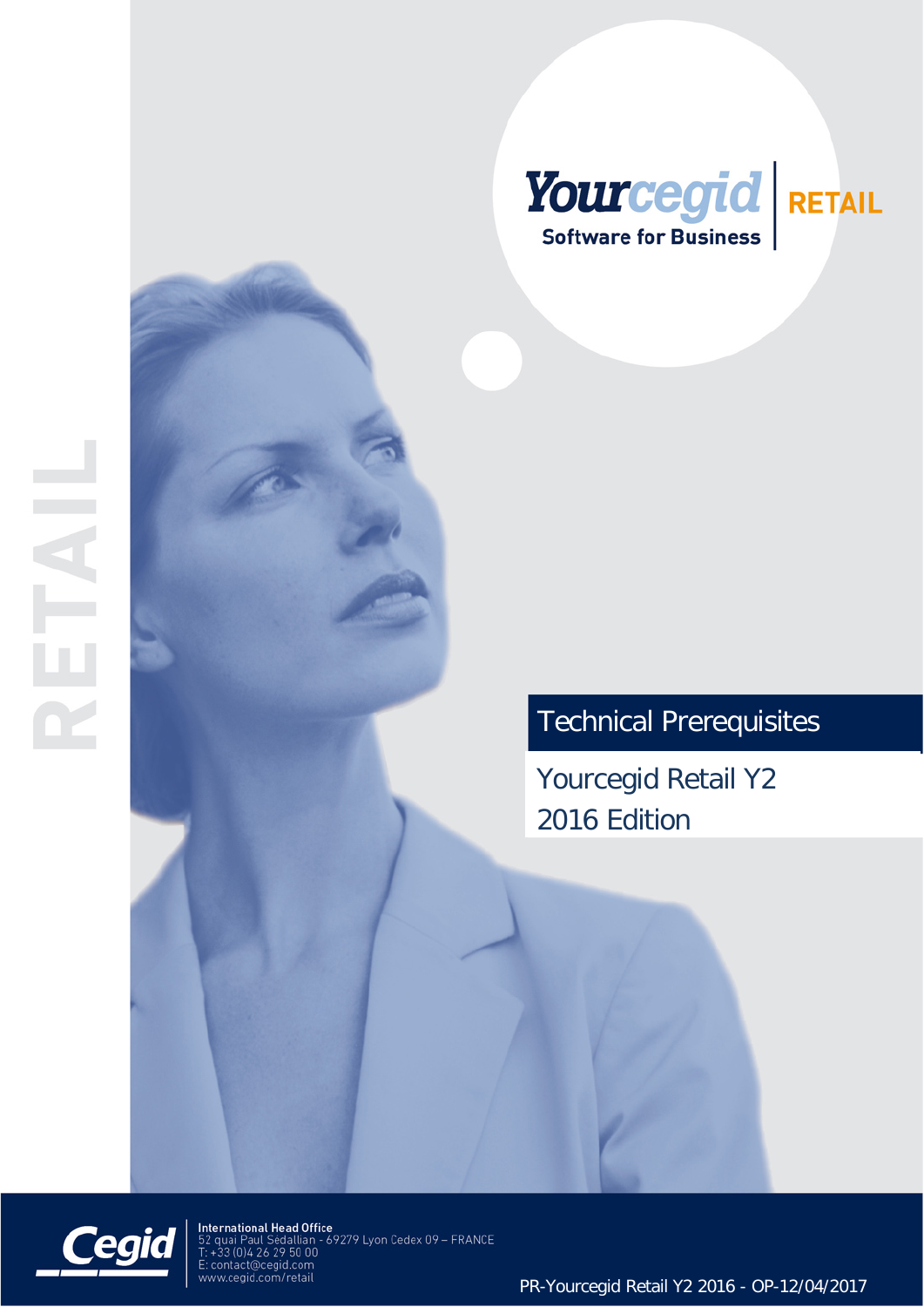

# **Technical Prerequisites**

# **Contents**

| $\mathbf 1$ .  |                                                                      |
|----------------|----------------------------------------------------------------------|
| 2 <sub>1</sub> |                                                                      |
| 3.             | <b>BUSINESS APPLICATION SERVER - INTERNET INFORMATION SERVICES 6</b> |
| 4.             |                                                                      |
| 5.             | <b>APPLICATION REQUEST ROUTING "DISTRIBUTION" SERVER  8</b>          |
| 6.             | WORKSTATIONS (DESKTOPS, LAPTOPS, TERMINALS) 9                        |
| 7              |                                                                      |
|                | 8. TERMINALS FOR YOURCEGID RETAIL CATALOGING / CLIENTELING /         |
|                |                                                                      |
|                |                                                                      |
| 9.             | <b>PERIPHERAL DEVICES FOR YOURCEGID RETAIL MOBILE POS  12</b>        |
|                |                                                                      |
|                | Certified Apple Devices - Yourcegid Retail Mobile POS V4 12          |
|                |                                                                      |
|                | 10. PERIPHERAL DEVICES FOR YOURCEGID RETAIL MOBILE INVENTORY . 14    |
|                |                                                                      |
|                |                                                                      |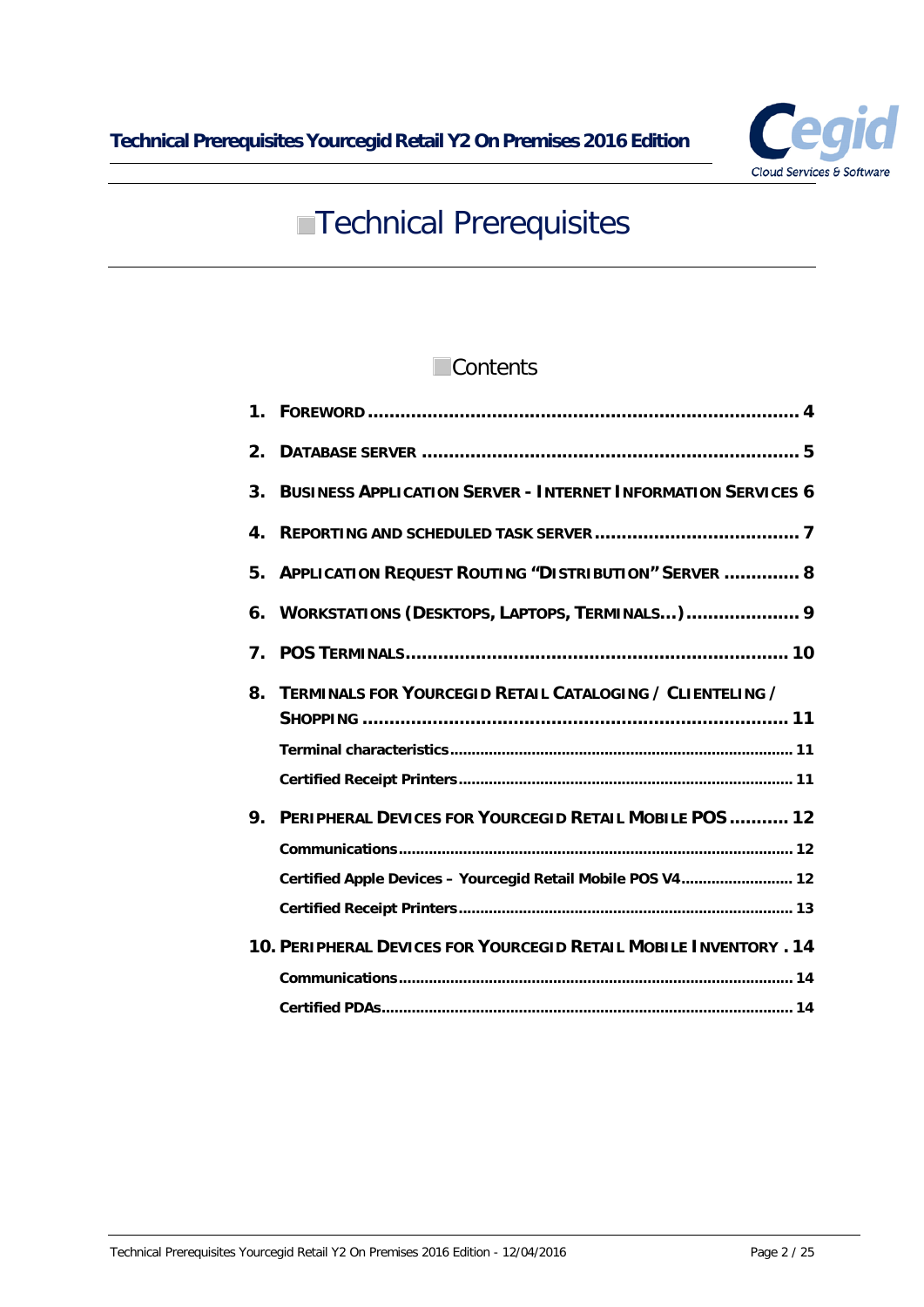

| Terminology Details Concerning Processor Architectures  21         |  |
|--------------------------------------------------------------------|--|
| Cegid's Policy Concerning the Application of Microsoft Patches  22 |  |
|                                                                    |  |
| Support of Cegid Solutions in Virtualized Environments  24         |  |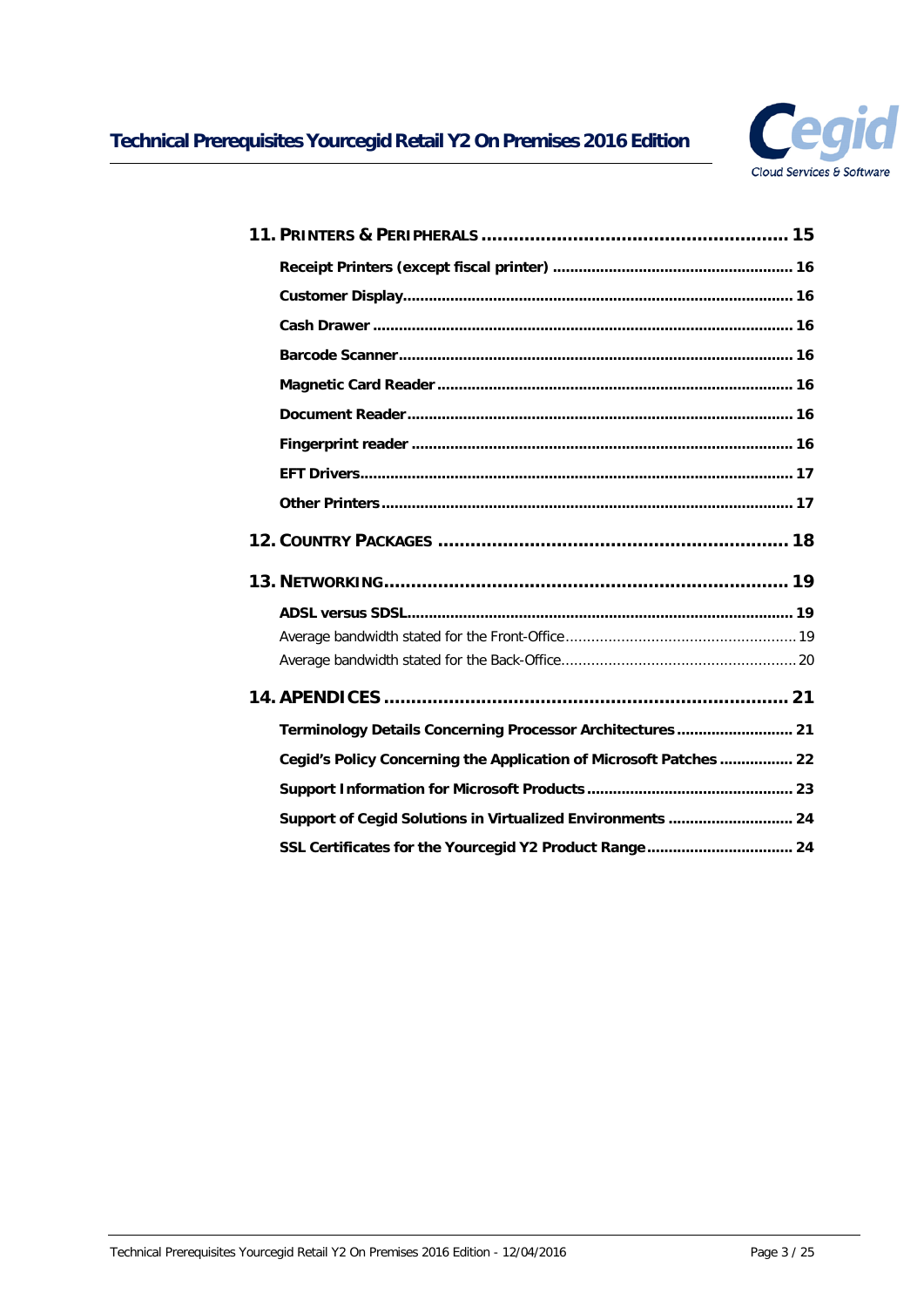

# <span id="page-3-0"></span>1. Foreword

This document describes the technical prerequisites associated with the Yourcegid Retail Y2 On Premises solution, installed and running on the Customer's site. This solution is released by Cegid.

This document covers the technical issues relating to various servers, telecommunications and networking, workstations and peripheral devices. If these technical prerequisites are satisfied, the correct operating of the Yourcegid Retail Y2 On Premises solution will be ensured. Cegid shall not be held responsible for any issues resulting from the malfunctioning of the application if these prerequisites have not been respected.

In the case of concurrent use of other Cegid applications, the Customer must ensure that all recommendations common to all the offers proposed are effectively met. For customized advice, please contact your sales consultant.

After testing, a customer may decide that a configuration that does not respect these prerequisites, however, meets his needs. If a bug is reported to the Help Desk, the latter will intervene only if the anomaly can be reproduced in that environment meeting the prerequisites.

#### **Remark**

Prerequisites for Yourcegid Retail Intelligence, Demand Forecasting and Sourcing Optimization are described in dedicated documentation and are therefore not discussed in this document.

Please notice:

- $\checkmark$  The Customer must identify his 32-bit or 64-bit architecture in each of the tables presented in this document (refer to the additional information in the appendices.)
- $\checkmark$  The management of backups is supported by the Customer according to the backup tools and methods he uses. During the installation, Cegid will provide all necessary information regarding the data to be backed up and the precautions to be taken during the backup and restore procedures.

**Cegid does not support a configuration based on third-party software (operating system, database, etc.), if the latter is not supported by its editor (Microsoft, Oracle…)**



**The end of support dates for the main third-party software solutions used in the Cegid offer and edited by Microsoft are referenced in the Appendices of the following document under the title: "Microsoft Support Information."**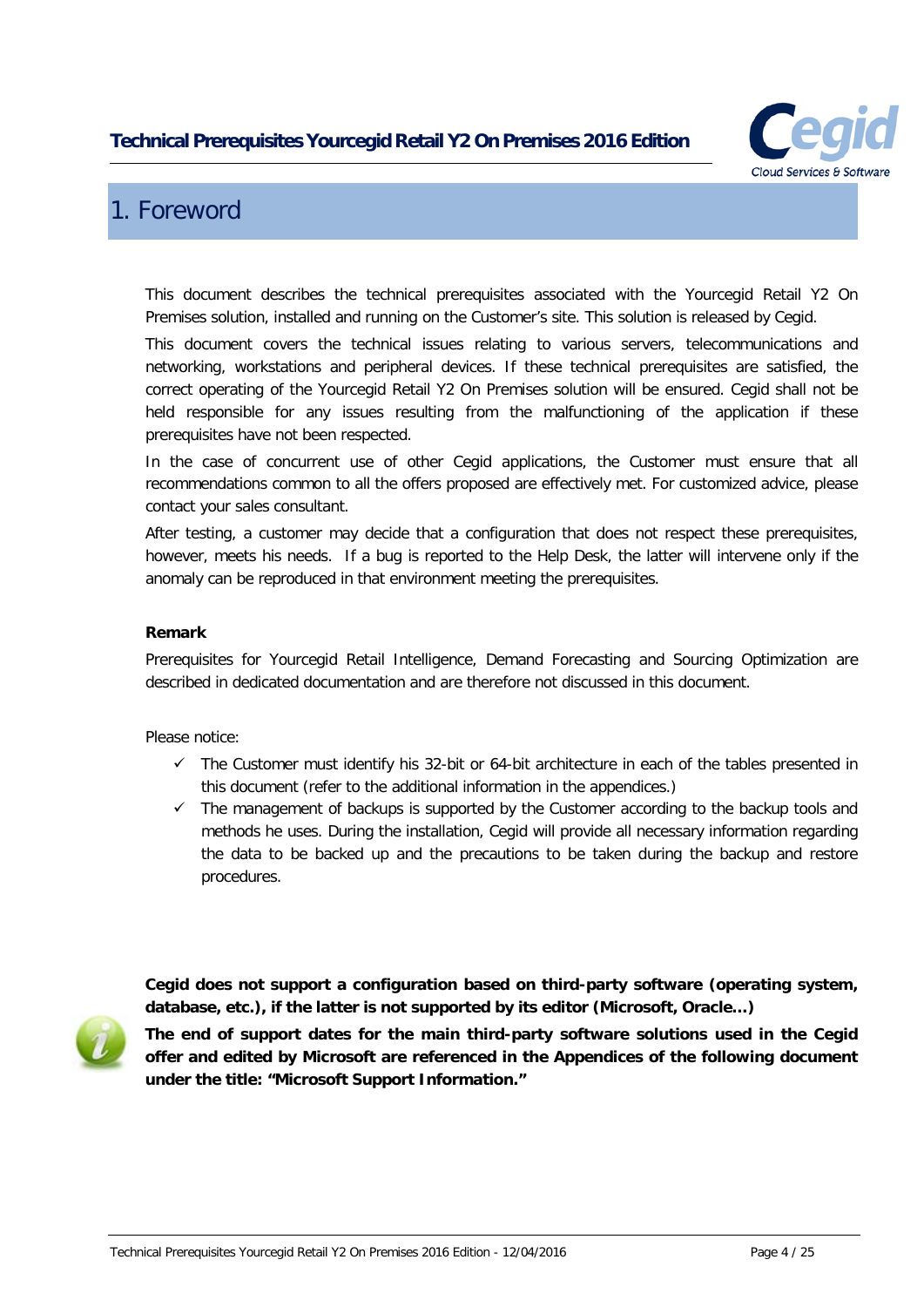

# <span id="page-4-0"></span>2. Database server

| <b>DATABASE SERVER</b>                   |                                             |                                                               |
|------------------------------------------|---------------------------------------------|---------------------------------------------------------------|
| <b>Components</b>                        | <b>Minimum</b>                              | <b>Recommended</b>                                            |
| Processor                                | 4 vCPUs Xeon                                | Based on volumes <sup>(1)</sup>                               |
| Operating system x64-64 bits             | W2012                                       | W2012 R2 or W2016                                             |
| Edition                                  | Standard                                    | Standard, Enterprise or<br>Datacenter                         |
| Language                                 | FR or EN                                    | FR or EN                                                      |
| Memory                                   | 4 GB                                        | Based on volumes <sup>(1)</sup>                               |
| Hard drive                               | SAS 10k rpm                                 | Based on volumes <sup>(1)</sup>                               |
|                                          | <b>SQL Server</b>                           |                                                               |
| Database engine x64-64 bits              | SQL 2012 SP2 <sup>(2)</sup>                 | SQL 2014 SP2 <sup>(3)</sup><br>or SQL 2014 SP2 <sup>(3)</sup> |
| Edition                                  | Standard                                    | Standard or Enterprise                                        |
| Language                                 | FR or $EN(4)$                               | FR or $EN(4)$                                                 |
| Backup                                   | To realize with SQL Server<br>engine tools  | To realize with SQL Server<br>engine tools                    |
| Collation                                | CI AS $(5)$                                 | $CI$ <sub><math>AS</math></sub> $(5)$                         |
| Collation                                | Latin<br>(instance and bases)               | Latin1_General<br>(instance and bases)                        |
| Minimum compatibility level of databases | Aligned with the SQL Server<br>version used | Aligned with the SQL<br>Server version used                   |
| <b>Isolation level</b>                   | Active                                      | Active                                                        |
| "READ_COMMITED_SNAPSHOT"                 |                                             |                                                               |
| Database option "Service Broker"         | Active                                      | Active                                                        |
|                                          | <b>Software</b>                             |                                                               |
| .Net Framework <sup>(6)</sup>            | 4.5.2                                       | 4.6.2                                                         |

(1) Elements to increase according to analyses carried out (operating system, number of users, and number of used databases…). We recommend dedicating the database engine to the Cegid solution to avoid the following conflicts:

• Incompatibility between the different choices for database configurations

• No control of performance linked to the load arising from another application

• Changes in database versions that may occur at different moments

• Heterogeneous maintenance procedures (for example backup procedures)<br><sup>(2)</sup> Cegid has tested and supports SQL Server 2012 on Windows Server 2012 and Server 2012 R2.

(3) Cegid has tested and supports SQL Server 2014 on Windows Server 2012 R2.

Cegid has tested and supports SQL Server 2016 on Windows Server 2016.

(4) SQL Server must be deployed in the same language as Windows Server

(By exception, SQL Server EN can be deployed in various localized Windows Server versions.)

(5) CI\_AS (Case Insensitive – Accent Sensitive). It must be case insensitive (CI) and accent sensitive (AS).

(6) Required for Cegid Database Maintenance (CDM). The "Client Profile" version is sufficient, but the "Full" version can be used too.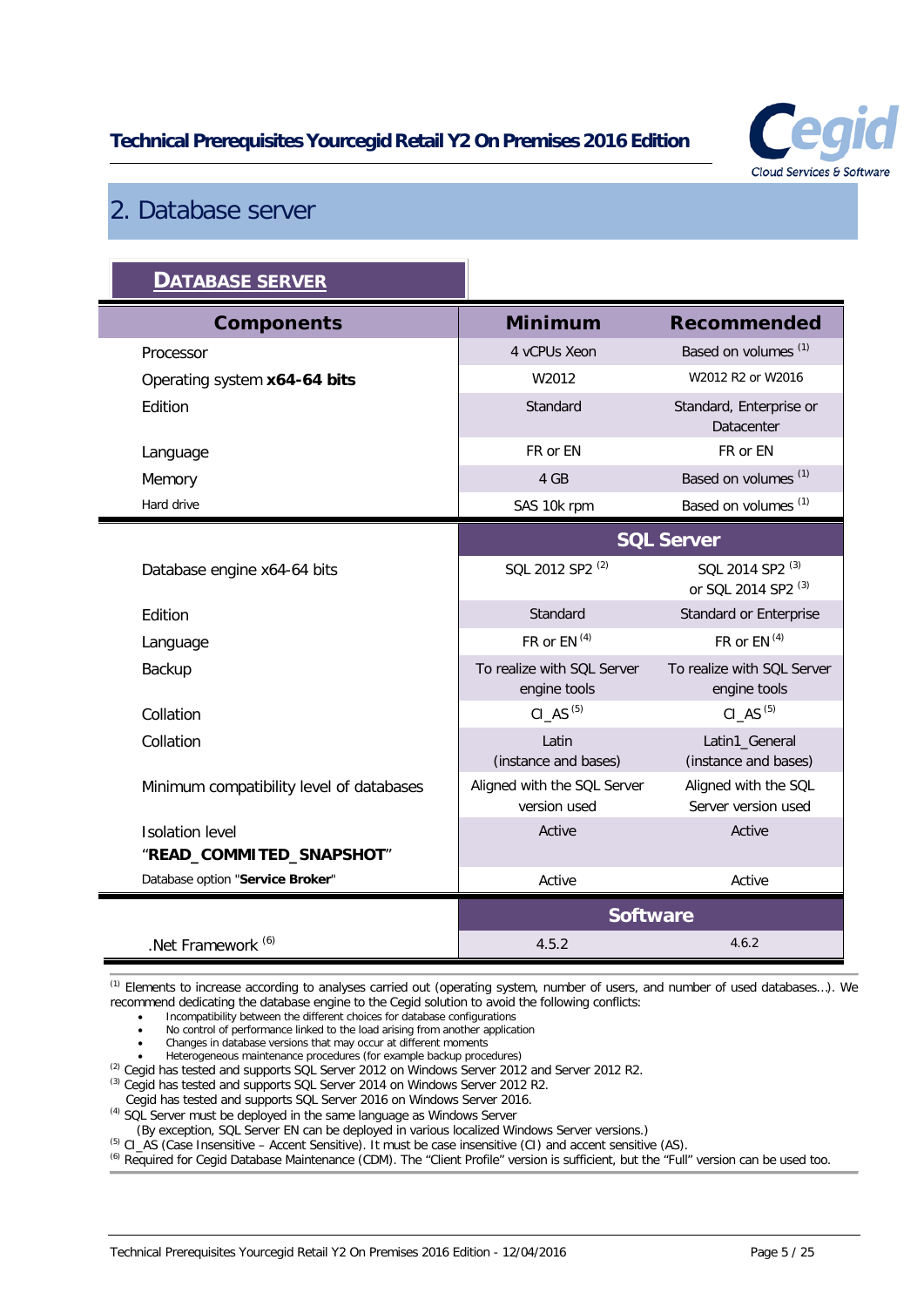

# <span id="page-5-0"></span>3. Business Application Server - Internet Information Services

This server is always installed on the Customer's **Intranet**.

CEGID recommends implementing an SSL certificate for both an **Internet access** and a **private network access**.

This certificate will be deployed on an additional distribution server (see next chapter). Thus, a single certificate will be required, even if other IIS business application servers have to be added later.

#### **Important**

 $=$ 

Business application server(s) and reporting and scheduled task server(s) in be in the same Active Directory domain (constraint linked to the use of MSMQ queues.

| <b>BUSINESS APPLICATION SERVER</b>                 |                   |                                 |
|----------------------------------------------------|-------------------|---------------------------------|
| <b>Components</b>                                  | <b>Minimum</b>    | <b>Recommended</b>              |
| Processor                                          | 4 yCPUs Xeon      | Based on volumes <sup>(1)</sup> |
| Operating system x64-64 bits                       | W <sub>2012</sub> | W2012 R2 or W2016               |
| Memory                                             | 4 GB              | Based on volumes <sup>(1)</sup> |
|                                                    | <b>Software</b>   |                                 |
| IIS (Internet Information Services) <sup>(2)</sup> | 8.0               | 8.5                             |
| Net Framework                                      | 4.5.2             | 4.6.2                           |

(1) Elements to increase according to analyses carried out (operating system, number of users…) To qualify with your technical presales consultant.

 $<sup>(2)</sup>$  The business application servers within a same "server farm" must have the same version.</sup>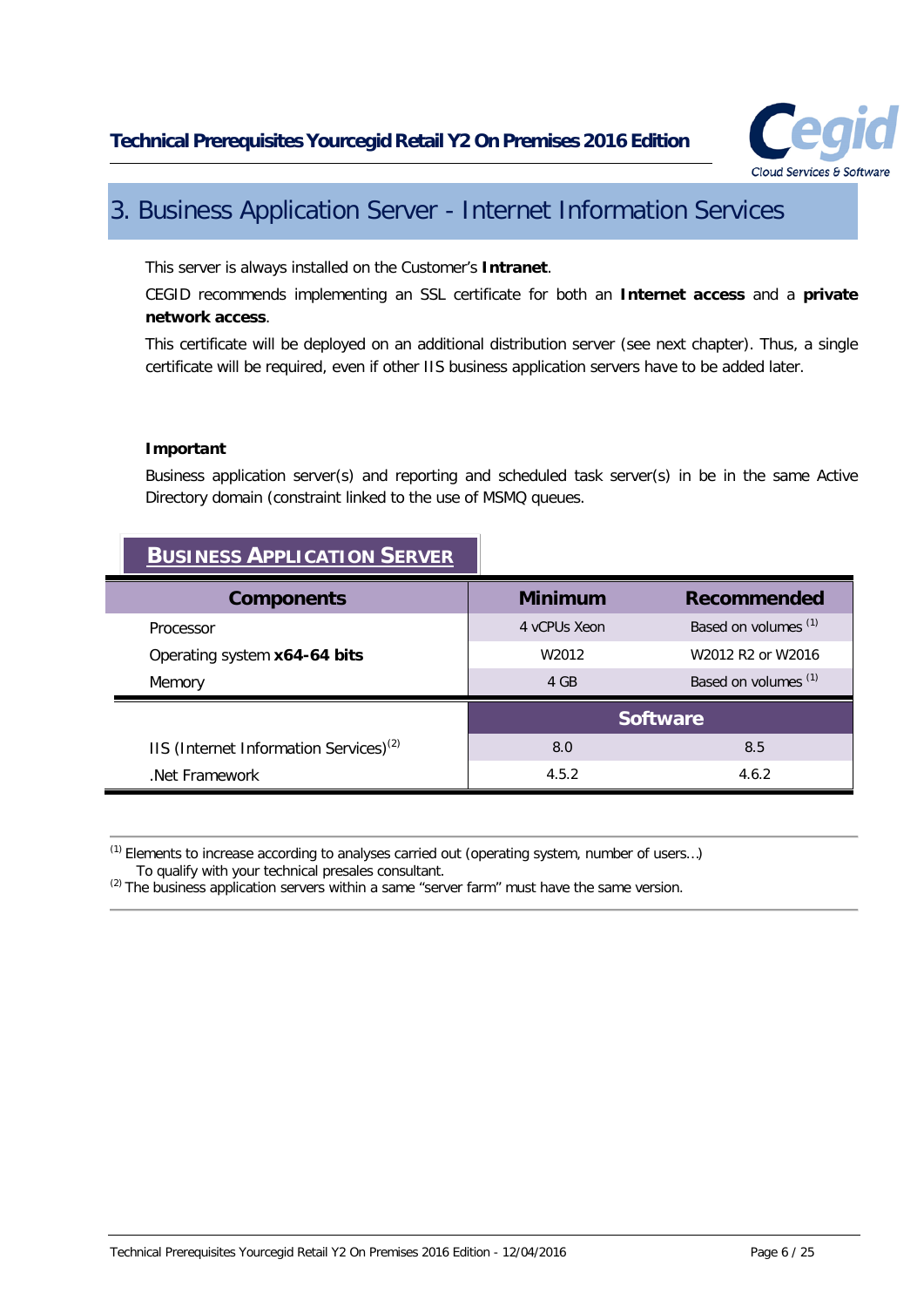

# <span id="page-6-0"></span>4. Reporting and scheduled task server

This server is always installed on the Customer's **Intranet**.

#### **Important**

Business application server(s) and reporting and scheduled task server(s) in be in the same Active Directory domain (constraint linked to the use of MSMQ queues.

# **REPORTING AND/OR SCHEDULED TASK SERVER**

| <b>Components</b>            | <b>Minimum</b>    | <b>Recommended</b>              |
|------------------------------|-------------------|---------------------------------|
| Processor                    | 4 vCPUs Xeon      | Based on volumes <sup>(1)</sup> |
| Operating system x64-64 bits | W <sub>2012</sub> | W2012 R2 or W2016               |
| Memory                       | 4 GB              | Based on volumes <sup>(1)</sup> |
| Hard drive                   | 15 GB $(2)$       | Based on volumes <sup>(1)</sup> |
|                              | <b>Software</b>   |                                 |
| Net Framework                | 4.5.2             | 4.6.2                           |

 $(1)$  Elements to increase according to analyses carried out (operating system, number of users...) To qualify with your technical presales consultant.

<sup>(2)</sup> Storage capacity available for workspace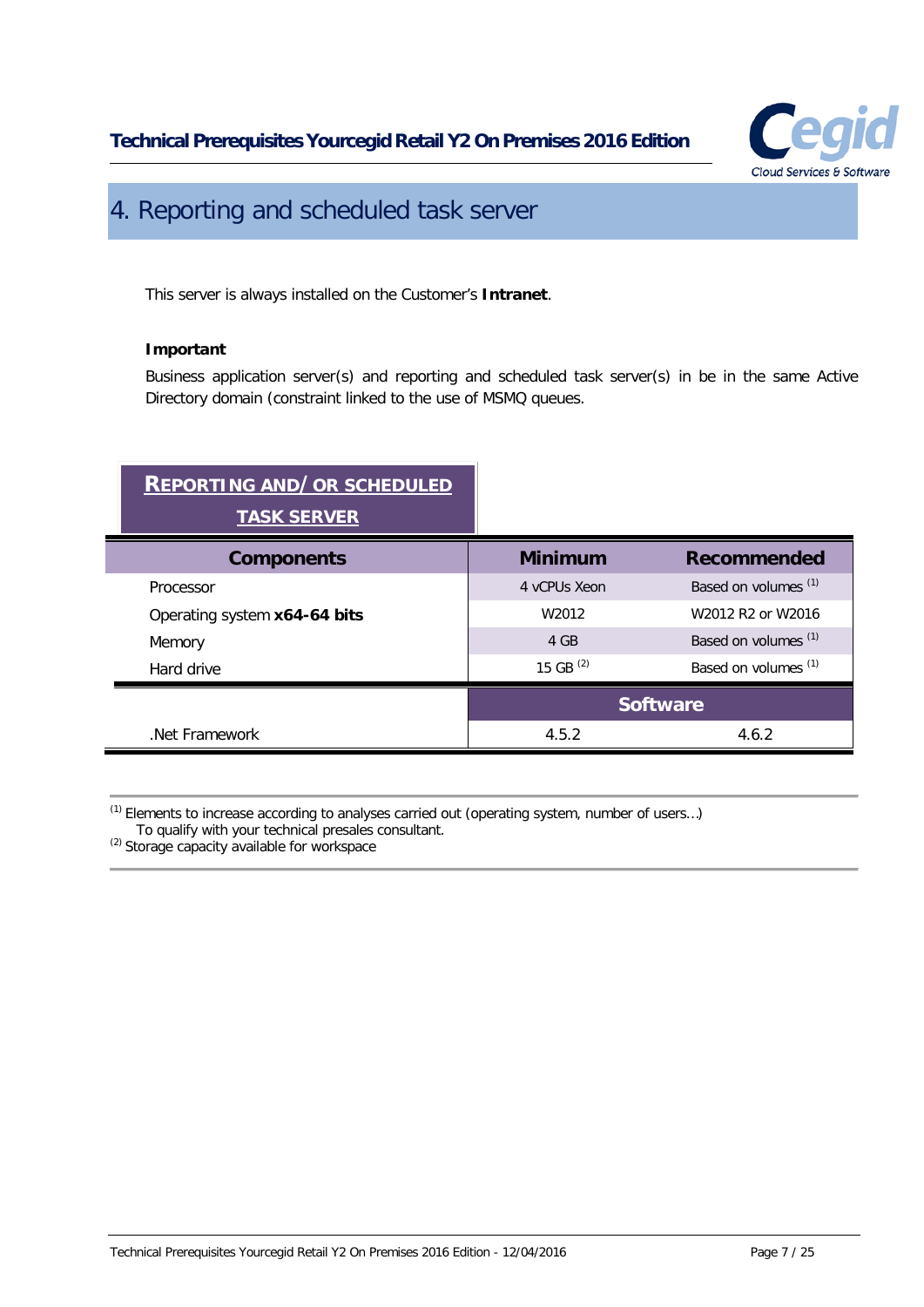

# <span id="page-7-0"></span>5. Application Request Routing "Distribution" Server

Role provided by the server and described in this chapter may also be provided by other solutions available on the market (F5 solutions  $-$  [www.f5.com](http://www.f5.com/)  $-$  for example.)

An analysis with the help of Cegid is required to validate the server replacement by this type of solution.

This server interleaves between the business application servers and a Cegid application running on a user device. The SSL encryption certificate will be deployed on this server.

An additional server must be deployed within the customer's DMZ in case of **Internet** access.

**The SSL encryption certificate used must come from a certification authority recognized on the market, except in the case any access occurs via the private network, and exclusively on workstations joined in the AD domain: a certificate from the AD domain can be used instead.**

**One or more fixed public IP addresses are required for publishing this or more servers on the Internet.**

| (1)<br><b>DISTRIBUTION SERVER</b>                  |                |                                 |
|----------------------------------------------------|----------------|---------------------------------|
| <b>Components</b>                                  | <b>Minimum</b> | Recommended                     |
| Processor                                          | 2 vCPUs Xeon   | 2 vCPUs Xeon                    |
| Operating system x64-64 bits                       | W2012          | W2012 R2 or W2016               |
| Memory                                             | 4 GB           | 4 GB                            |
| Network card                                       | 1 or $2^{(2)}$ | 1 or $2^{(2)}$                  |
|                                                    |                | <b>Software</b>                 |
| IIS (Internet Information Services) <sup>(3)</sup> | 8.0            | 8.5                             |
| <b>ARR (Application Request Routing)</b>           | 3.0.1952       | 3.0.1952                        |
| Net Framework                                      | 4.5.2          | 4.6.2                           |
|                                                    |                | 443 <sup><math>(4)</math></sup> |

 $<sup>(1)</sup>$  The Customer is responsible for securing their DMZ and the resources that are exposed there. Therefore, he must</sup> implement any required means to protect the access to the distribution server, especially from potential external attacks. Cegid's services teams may support the customer in implementing some measures (security devices…) to optimize the security level of a solution of that type.

<sup>&</sup>lt;sup>(2)</sup> A second network card is required once the ARR platform is doubled, for example to respond to scenarios about fault tolerance of this feature.

<sup>(3)</sup> The distribution servers within a same "server farm" must have the same version.

<sup>&</sup>lt;sup>(4)</sup> When the SSL protocol is implemented (access from the Internet), the TCP port 443 (non-modifiable port) is used for SSL communications. For more details about certificates, refer to the appendices in this document.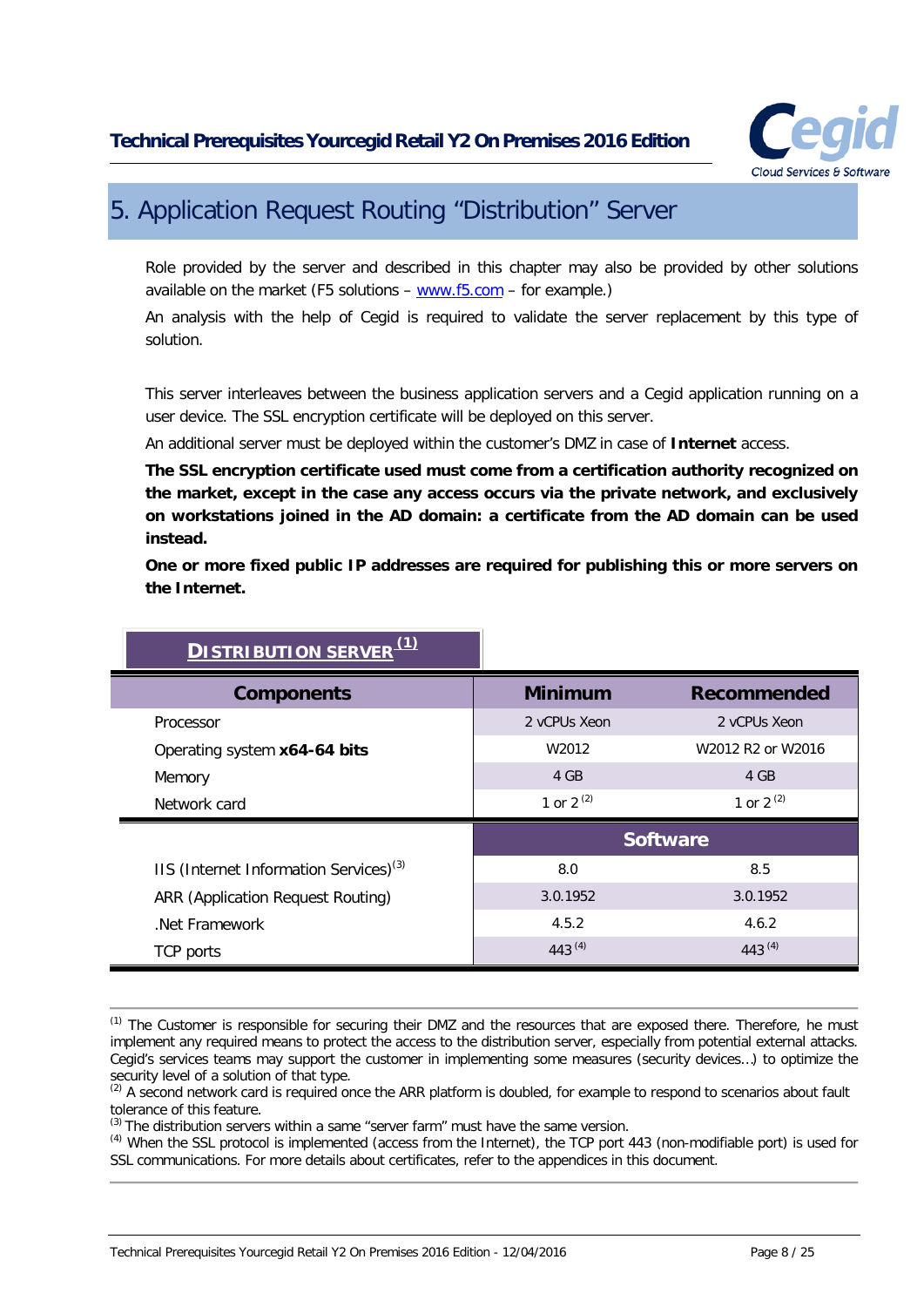

# <span id="page-8-0"></span>6. Workstations (Desktops, Laptops, Terminals…)

| <b>WINDOWS PCS</b>           |                |                          |
|------------------------------|----------------|--------------------------|
| <b>Components</b>            | <b>Minimum</b> | <b>Supported</b>         |
| Processor                    | Intel Core i3  | Intel Core i3/i5/i7      |
| Operating system x86-32 bits | Windows 7 SP1  | Windows 7 SP1 / 8.1      |
| Operating system x64-64 bits | Windows 7 SP1  | Windows 7 SP1 / 8.1 / 10 |
| <b>F</b> dition              | Professional   | Professional             |
| Memory                       | $2$ GB         | 4 GB $(1)$               |
| Net Framework                | 4.5.2          | 4.5.2                    |



An "Administrator" access right is required only to install a Cegid application. Minor updates and the later use of the application only require usual standard rights.

(1) Elements to increase according to analyses carried out (operating system, number of local applications…)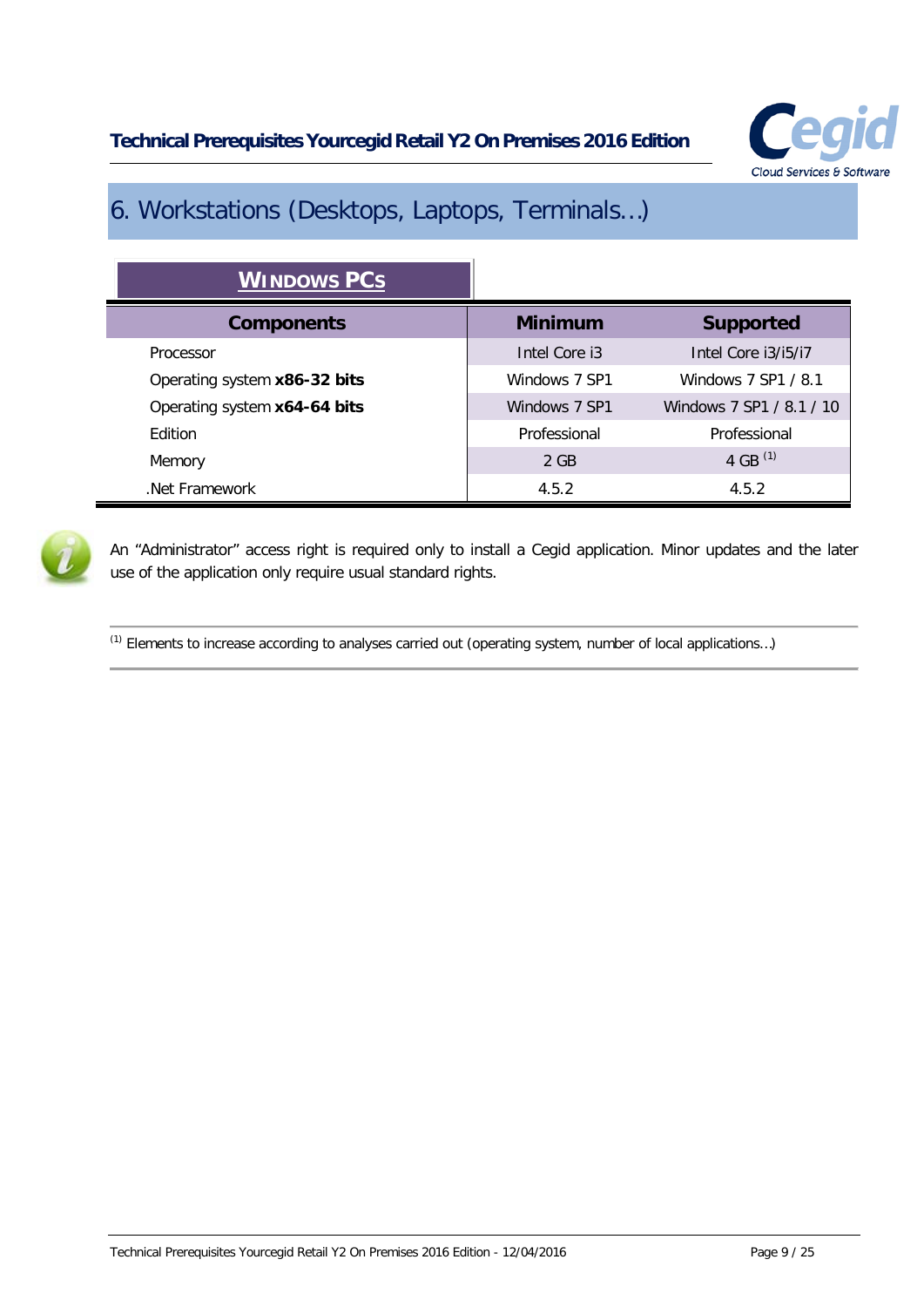

# <span id="page-9-0"></span>7. POS Terminals

| <b>POS TERMINALS</b>         |                |                                |
|------------------------------|----------------|--------------------------------|
| <b>Components</b>            | <b>Minimum</b> | <b>Supported</b>               |
| Processor                    | Intel Core i3  | Intel Core i3/i5/i7            |
| Operating system x64-64 bits | Windows 7 SP1  | Windows 7 SP1 / 10             |
| Edition                      | Professional   | Pro / POS Ready 7              |
|                              |                | or                             |
|                              |                | Enterprise LTSB 2015 /<br>2016 |
| Memory                       | 2 GB           | 4 GB $(1)$                     |
| Display resolution           | 1024 x 768     |                                |
| Net Framework                | 4.5.2          | 4.6.2                          |



An "Administrator" access right is required only to install a Cegid application. Minor updates and the later use of the application only require usual standard rights.

(1) Elements to increase according to analyses carried out (operating system, number of local applications…)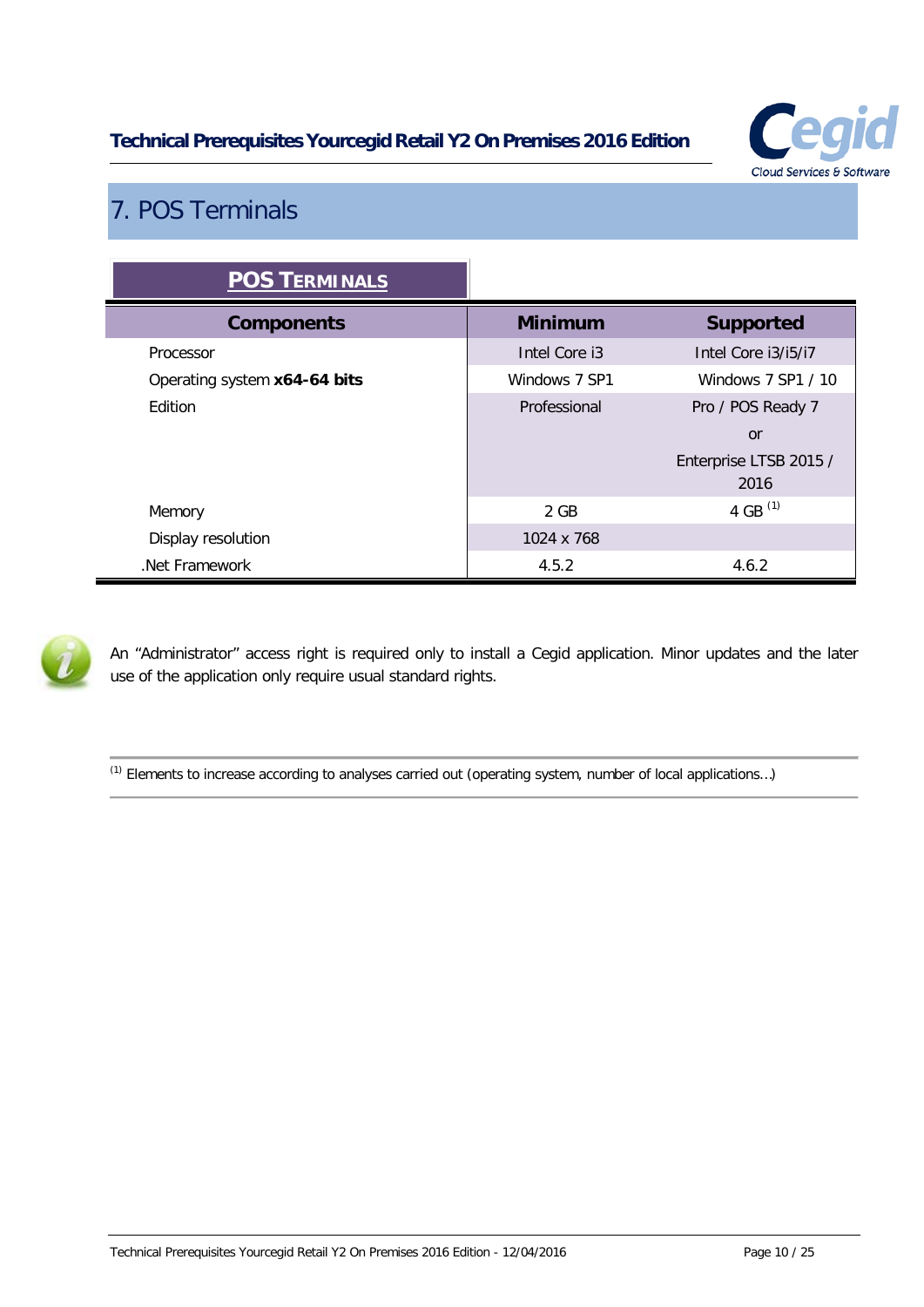

# <span id="page-10-0"></span>8. Terminals for Yourcegid Retail Cataloging / Clienteling / Shopping

# <span id="page-10-1"></span>Terminal characteristics

| <b>TABLET PC/REGISTER</b>    |                      |                               |
|------------------------------|----------------------|-------------------------------|
| <b>Components</b>            | <b>Minimum</b>       | <b>Recommended</b>            |
| Processor                    | Intel Core i3        | Intel Core i5 $(1)$           |
| Operating system x64-64 bits | Windows 10           | Windows 10                    |
| <b>F</b> dition              | Enterprise LTSB 2016 | Enterprise LTSB 2016          |
| Memory                       | 4 GB                 | 1 GB                          |
| Networking                   | WiFi card            | WiFi card or wired<br>network |
| Monitor                      | 10''                 | 10" or larger                 |
| Display resolution           | 1366*768             | 1680*1050 or higher           |



An "Administrator" access right is required only to install a Cegid application. Minor updates and the later use of the application only require usual standard rights.

<span id="page-10-2"></span>(1) Elements to increase according to analyses carried out (operating system, number of local applications…)

# Certified Receipt Printers

EPSON printers are generally supported and the following are certified:

- The EPSON TMH 6000 IV printer with WiFi or Ethernet modules.)
- The EPSON TM 88 V and VI printers (with WiFi or Ethernet modules.)
- The EPSON P60 II printer (with WiFi module)
- The EPSON TM-m30 printer (with WiFi module)

Printers will operate in mobility mode if you implement a WiFi network and a local network in the store.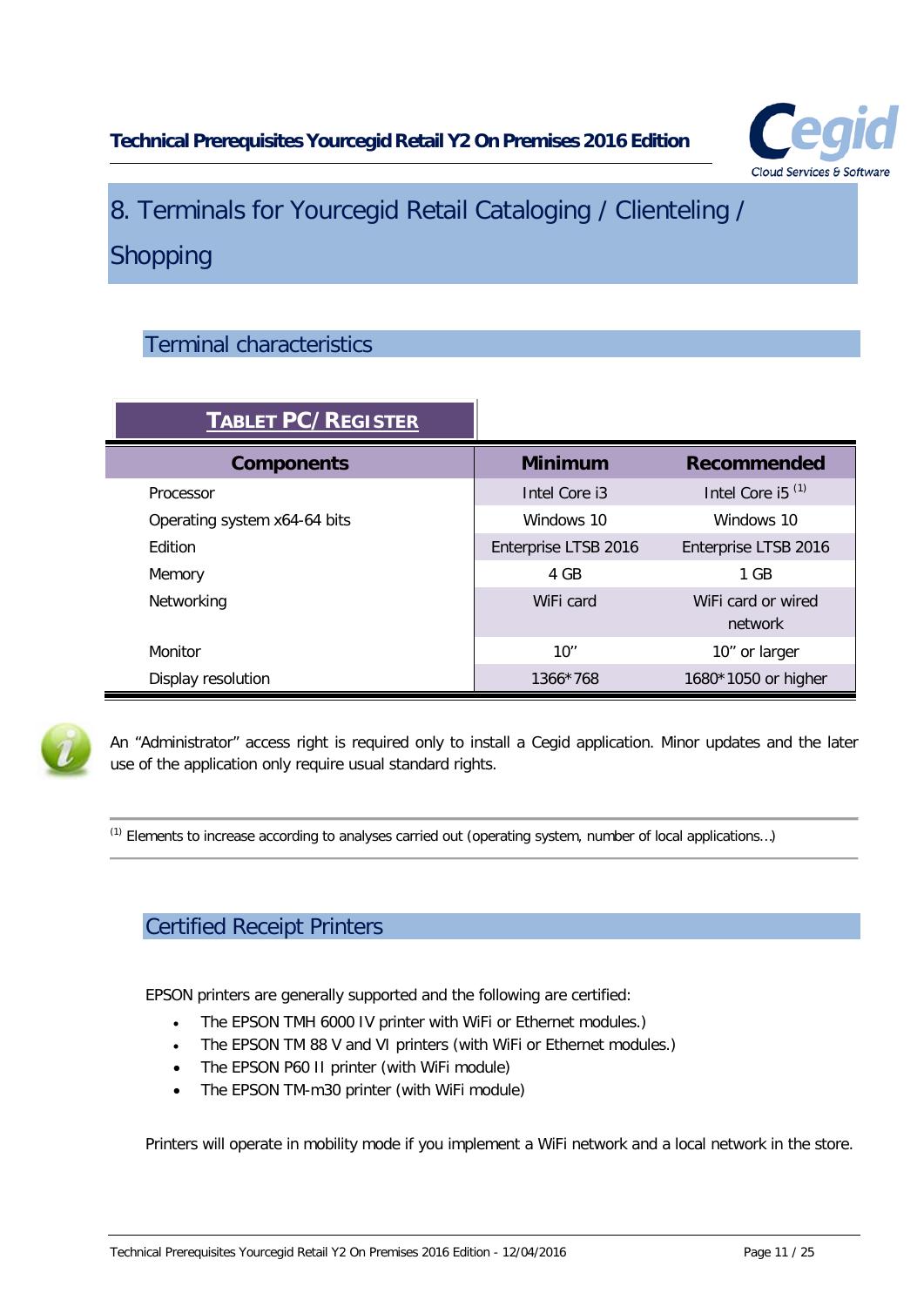

# <span id="page-11-0"></span>9. Peripheral Devices for Yourcegid Retail Mobile POS

#### <span id="page-11-1"></span>**Communications**

<span id="page-11-2"></span>The devices communicate **only** via the WiFi network.

### Certified Apple Devices – Yourcegid Retail Mobile POS V4

| <b>DEVICES</b>                                              |                            |
|-------------------------------------------------------------|----------------------------|
| <b>Model</b>                                                | <b>Operating</b><br>system |
| iPod TOUCH 5 / 6                                            | OS 8 minimum               |
| iPhone 5 / 5S (5c excluded)<br>iPhone 6 / 6S / 6S Plus / SE | OS 8 minimum               |
| iPhone $7/7$ Plus                                           |                            |
| iPad Mini 2 / 3 / 4                                         | OS 8 minimum               |
| iPad 4 / Air / Air 2                                        | OS 8 minimum               |

The following cases can be used with these devices:

- Incoterm iSMP Companion for all devices
- Ingenico iCMP for all devices
- Linea-Pro 5 for iPod 5 and iPhone 5 only
- Honeywell Captuvo SL22 for iPod 5 or SL42 for iPhone 5 only



The Ingenico cases, iSMP and iCMP, require the use of the centralized transaction management solution from Ingenico called AXIS.

The Verifone Payware cases require the use of the centralized transaction management solution called ADYEN.

- Verifone Payware E315 for iPod Touch
- Verifone Payware E355 for all devices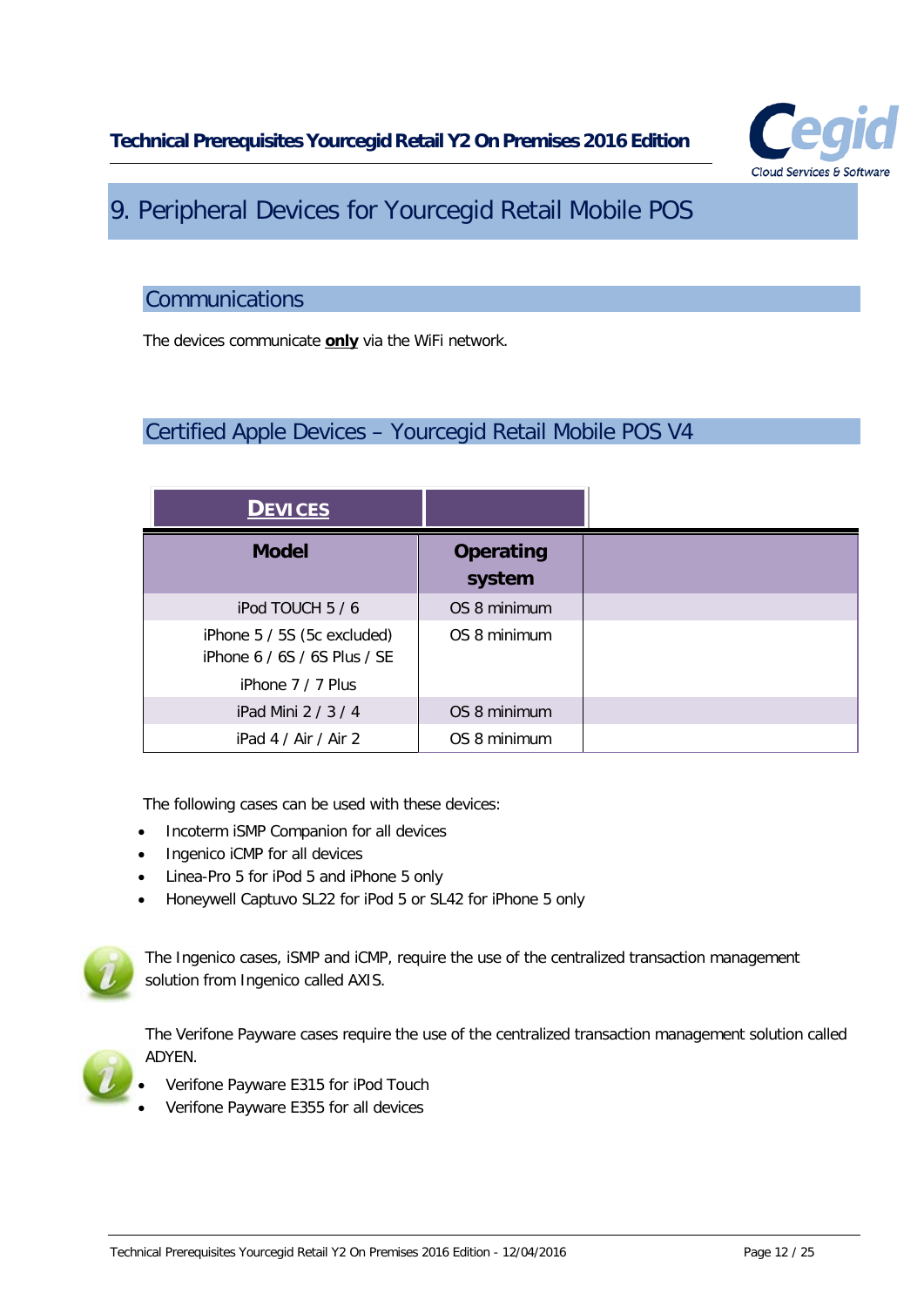

# <span id="page-12-0"></span>Certified Receipt Printers

These printers are certified:

- The EPSON TMH 6000 IV printer (with Wi-Fi or Ethernet modules.)
- The EPSON TM 88 V printer (with Wi-Fi or Ethernet modules.)
- The EPSON P60 II printer (with WiFi module)
- The EPSON TM-m30 printer (with WiFi module)

Printers will operate if you implement a WiFi network and a local network in the store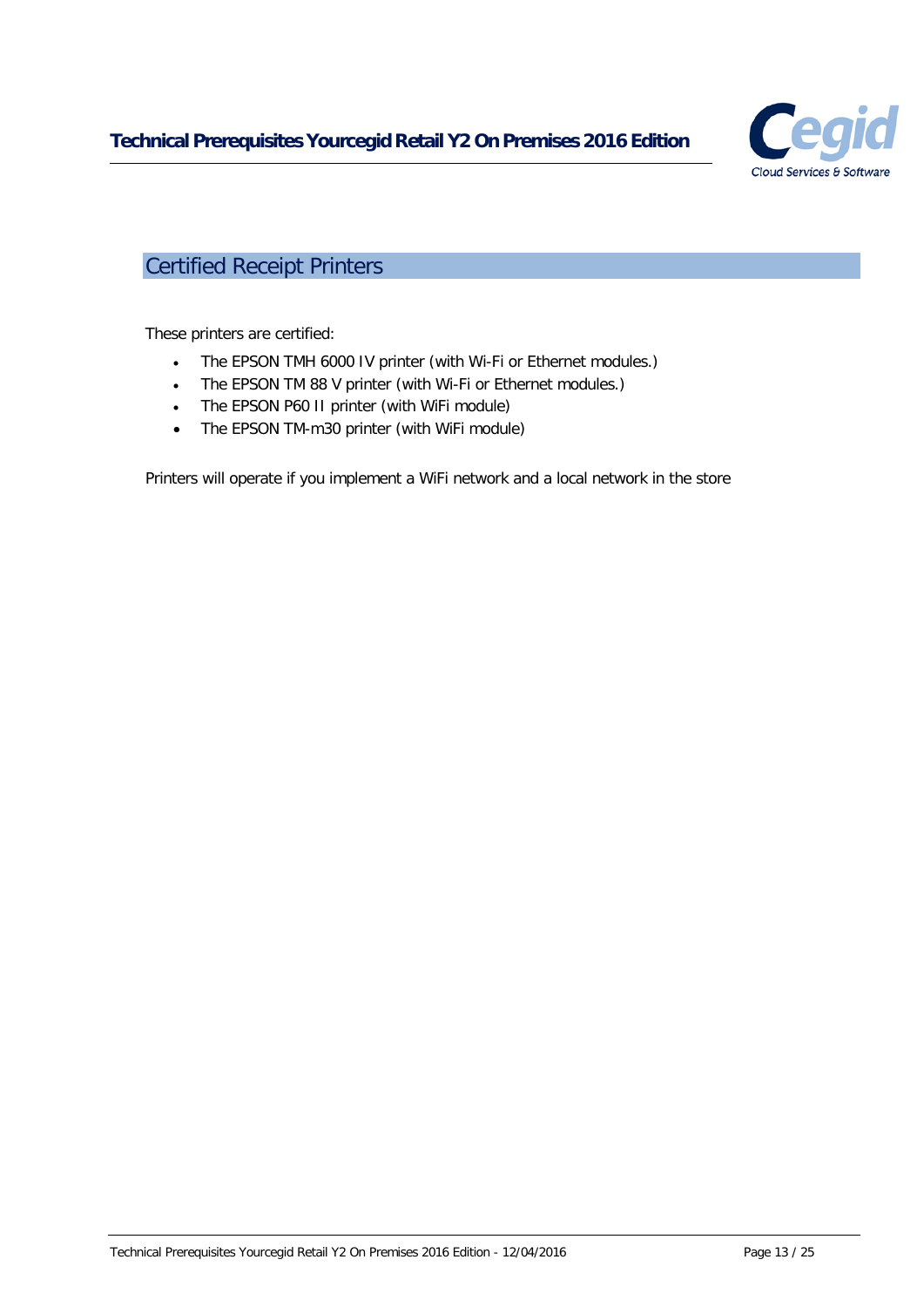

# <span id="page-13-0"></span>10. Peripheral Devices for Yourcegid Retail Mobile Inventory

### <span id="page-13-1"></span>**Communications**

**Operating:** The PDA is used to scan items in "Disconnected mode" (without network access) The device is then connected to the computer hosting the following software applications: "Windows Mobile Device Center", Hub Copy" and "Yourcegid Retail Y2". Data is then transferred from the PDA to the computer where this data will be integrated with Yourcegid Retail Y2.

| <b>REQUIRE SOFTWARE</b>      |                                   |
|------------------------------|-----------------------------------|
| <b>Components</b>            | <b>Remark</b>                     |
| Windows Mobile Device Center | A Microsoft Windows component     |
|                              | configured by CEGID.              |
| Hub Copy                     | Provided and configured by CEGID. |

# <span id="page-13-2"></span>Certified PDAs

| <b>PDAS</b>            |                         |
|------------------------|-------------------------|
| <b>Model</b>           | <b>Operating system</b> |
| Motorola MC 2180       | Win CE 6                |
| Motorola MC 3100       | Win CE 6                |
| Motorola MC 3190       | Win CE 6                |
| Motorola MC 3200       | Win CF 6                |
| Honeywell Dolphin 6110 | Win CE 6                |
| Datalogic Skorpio X3   | Win CE 6                |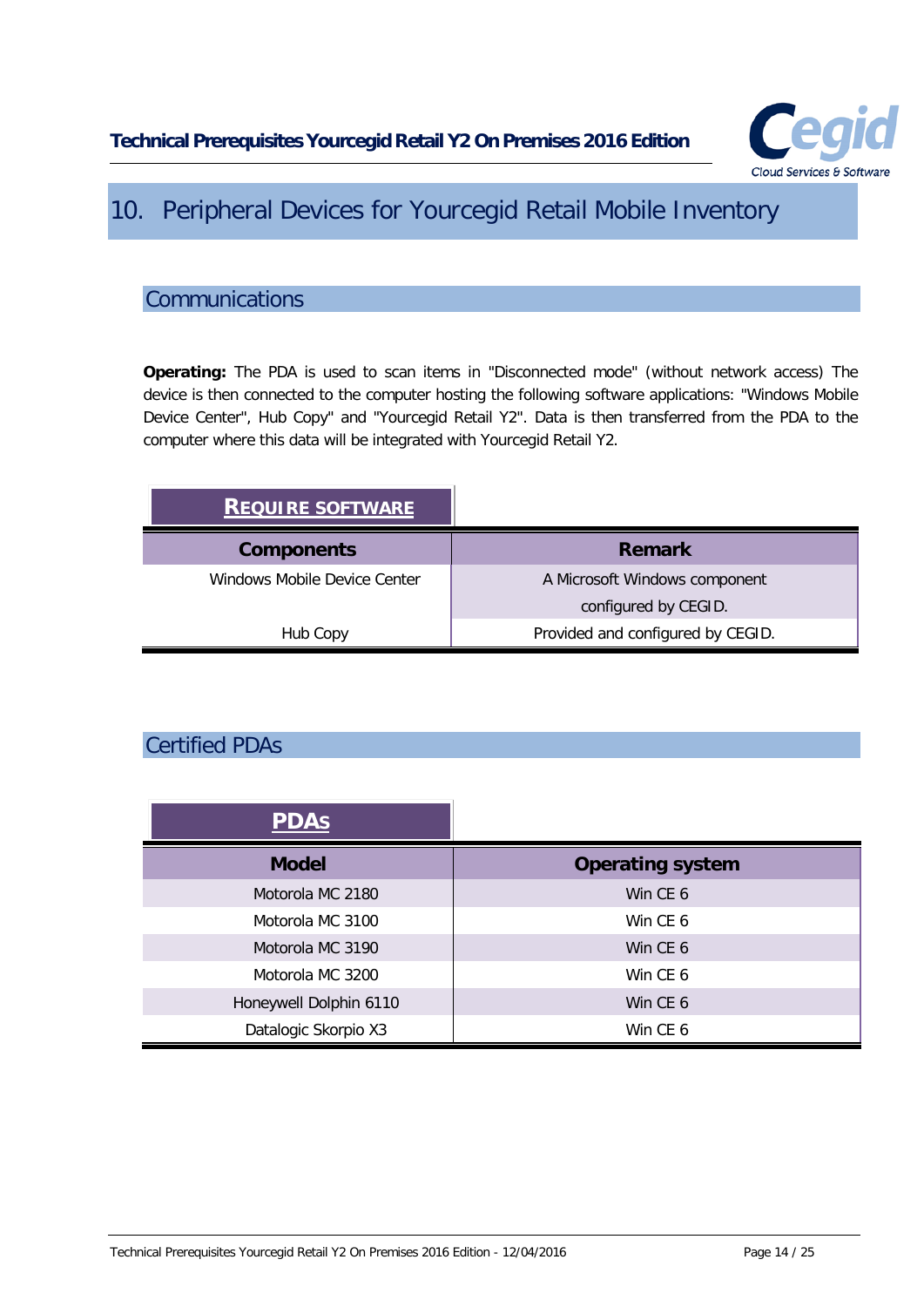

# <span id="page-14-0"></span>11. Printers & Peripherals

The Cegid applications use the printing infrastructure of the Windows environment. We have to ensure that the print devices do have the certified printing drivers, especially on 64x platforms for an efficient support of the used operating systems (for clients and servers).



Instead of exchanging directly with each device, the POS terminal communicates with a generic multidevice connector called CPOS.

Customers or partners can develop their own drivers to connect their specific devices.

The CPOS connector does not concern:

- Network printers
- Label printers
- Barcode readers
- Inventory terminals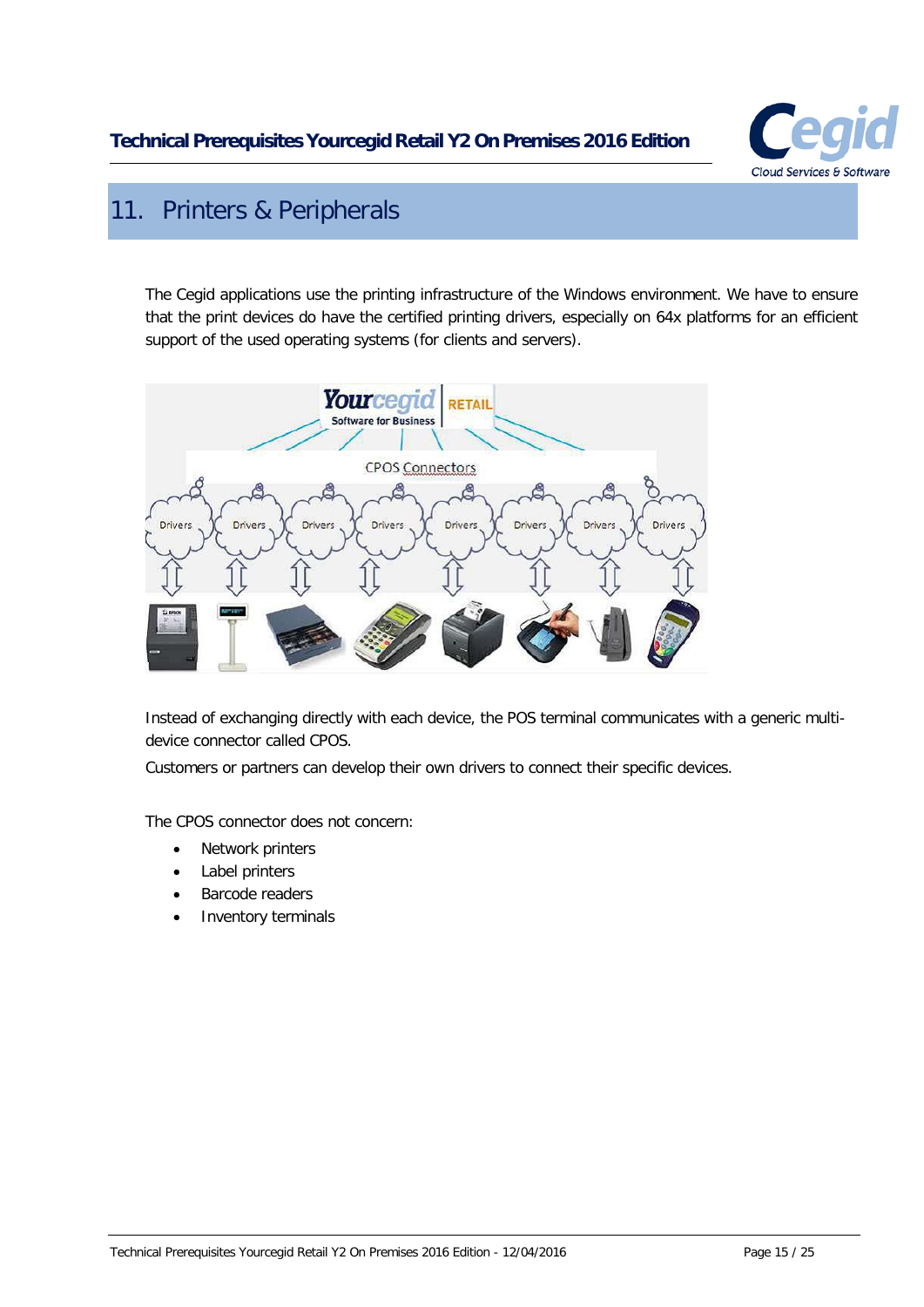

<span id="page-15-0"></span>Receipt Printers (except fiscal printer)

There are two operating modes:

- Via a CPOS driver provided by Cegid to communicate with EPSON and compatible printers.
- Via OPOS drivers provided by other vendors (i.e. HP or IBM.)

#### <span id="page-15-1"></span>Customer Display

There are two operating modes:

- Via a CPOS driver provided by Cegid to communicate with EPSON and compatible displays.
- Via OPOS drivers provided by other vendors (i.e. HP or IBM.)

#### <span id="page-15-2"></span>Cash Drawer

There are two operating modes:

- Via a CPOS driver provided by Cegid to communicate with EPSON and compatible cash drawers.
- Via OPOS drivers provided by other vendors (i.e. HP or IBM.)

#### <span id="page-15-3"></span>Barcode Scanner

<span id="page-15-4"></span>Bar code readers: all models connected in USB mode or as 'keyboard/SU' interface (Wedge mode) with the "CR/LF" settings applying automatically after the reading of a bar code.

#### Magnetic Card Reader

**HP models**: External MSR device in USB mode driven by the OPOS layer (OPOS version 2.62) + the CPOS layer.

<span id="page-15-5"></span>MSR device integrated with the HP AP5000 POS terminal driven by the OPOS layer + the CPOS layer.

#### Document Reader

3M model: "QS 1000" reader driven by the CPOS layer with software components "3M™ Page Reader SDK" in version 3.1.10 or "AssureIDTM".

#### <span id="page-15-6"></span>Fingerprint reader

U.are.U model: "4000B" device driven by the CPOS layer with the software components "DigitalPersona One Touch for Windows SDK" in version 1.6.1.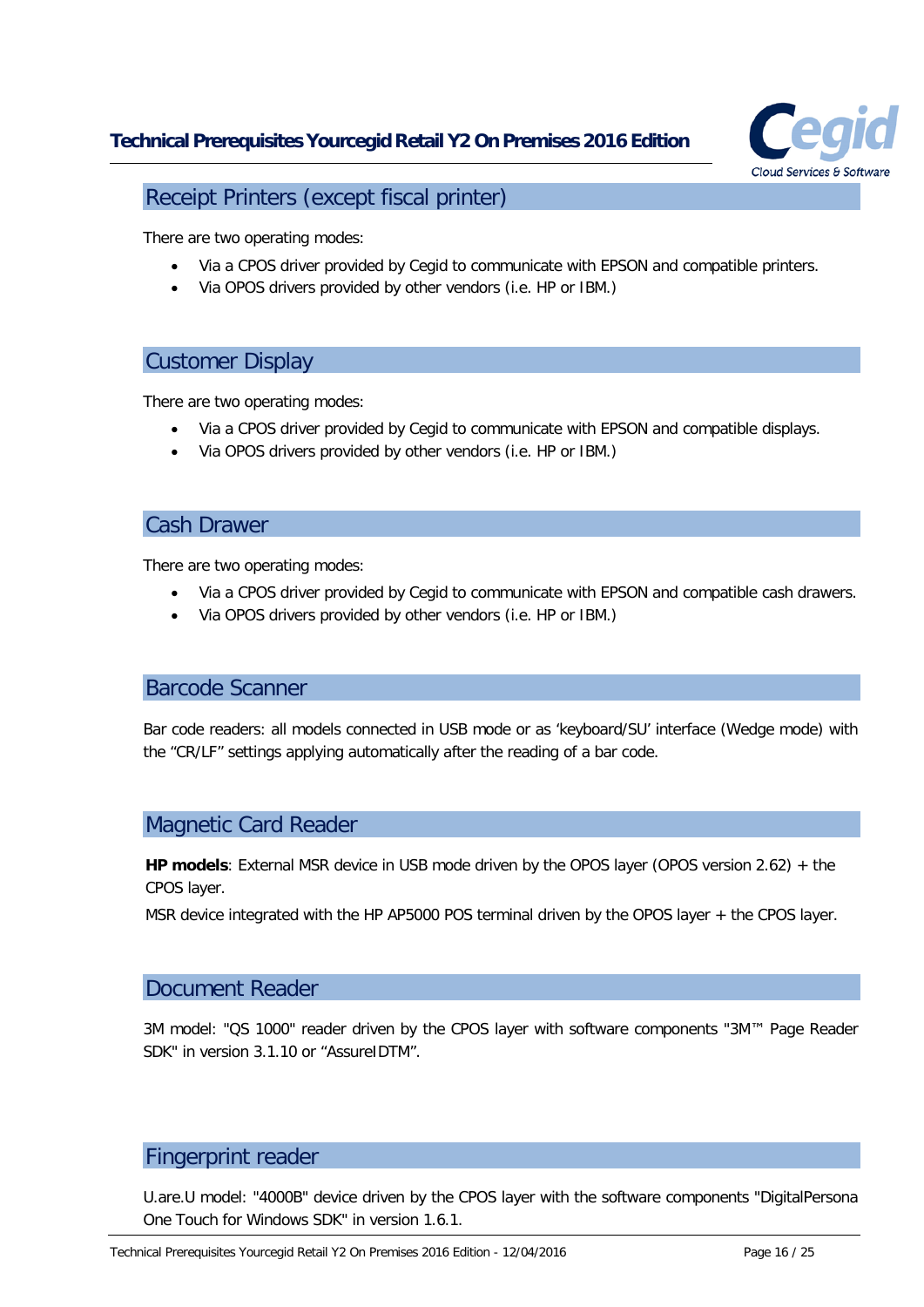

<span id="page-16-0"></span>**U.are.U model**: "4500" device driven by the CPOS layer with the software components "DigitalPersona One Touch for Windows SDK" in version 1.6.1.

#### **EFT Drivers**

Y2 uses EFT solutions via CPOS drivers.

These solutions are specific to every country and EFT requirements.

Cegid provides CPOS driver templates that can be:

- Used in current condition in some cases
- Adapted in other cases
- Serve as templates to develop others

<span id="page-16-1"></span>To validate that a driver already exists for the solution you are using in your scope of use, please contact your sales consultant.

#### Other Printers

For other types of printers, especially network printers, rewritable and label printers, please contact your sales consultant.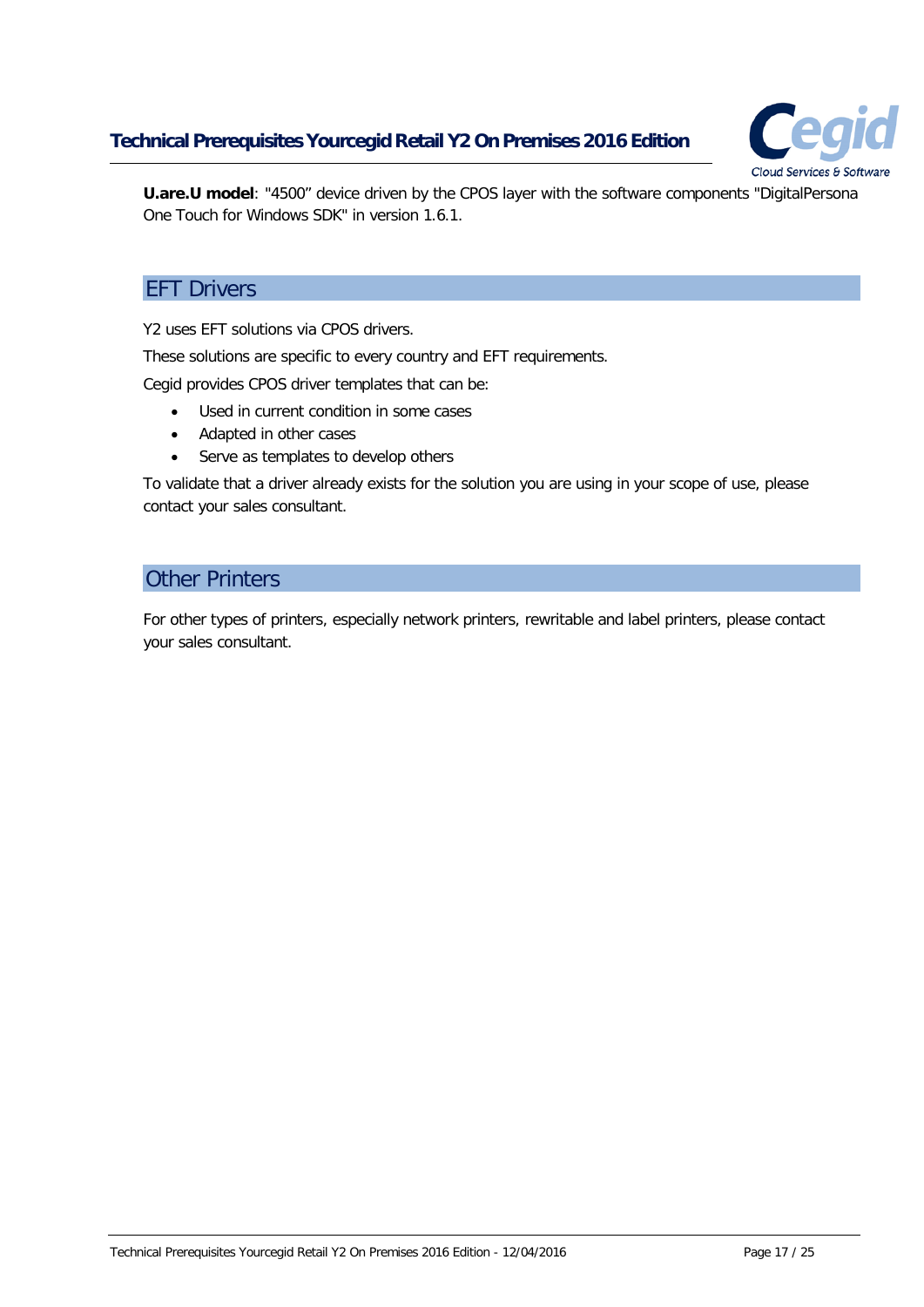

# <span id="page-17-0"></span>12. Country Packages

The concept of "Country Packages" includes many elements about deployment specifics in different countries including the following information:

- Translation management
- Tax management
- For some countries, specific reports and receipt formats
- For some countries, management of fiscal references
- For some countries, integration of local components such as:
	- o Specific functional components
	- o Packaged exports
	- o Tax printers or components
- For some countries, software certification

Please refer to documentation dedicated to "Country packages" to get information about the technical requirements about their specific components.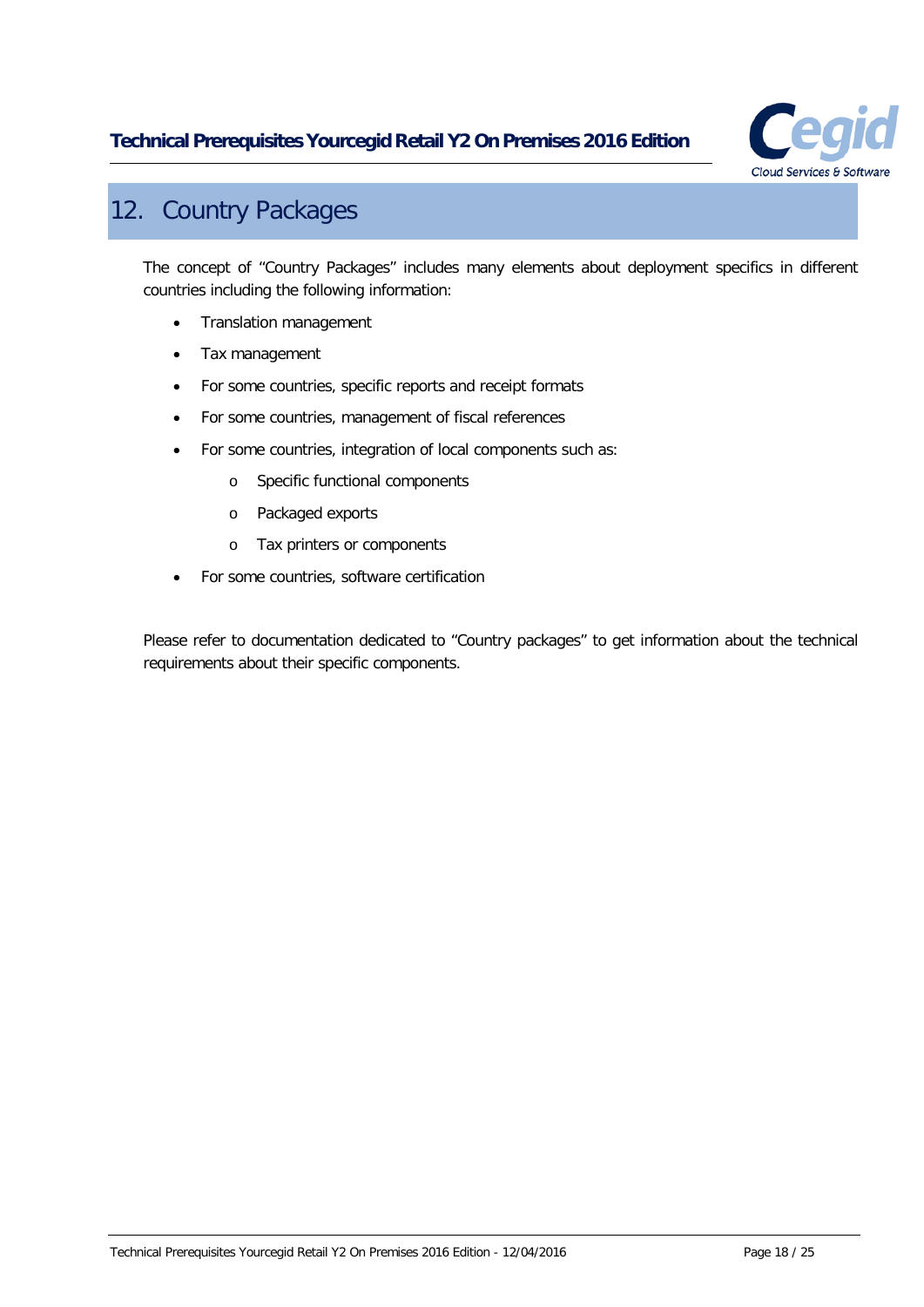

# <span id="page-18-0"></span>13. Networking

#### <span id="page-18-1"></span>ADSL versus SDSL

For Web Access **HTTPS** solutions, the store needs only a simple ADSL subscription.

For a great number of connections (local for navigating and e-mailing, and remote on the business application server(s)), the Headquarters should focus on the use of two separate Internet subscriptions, one for Internet navigating and the e-mailing in the Headquarters, and the other dedicated to business connections.

In this case, the use of Internet in the Headquarters does not have a negative impact on cashing operations in the store.

The latency for Internet accesses is a very important concept for the use of the Yourcegid Retail Y2 solution.

<span id="page-18-2"></span>Latency superior to 100 ms is considered insufficient for an optimal use of our products.

#### **Average bandwidth stated for the Front-Office**

On the average 50 kb/s to 100 kb/s per user. Of course, this average should be modulated by the effective use of the Front-Office product.

For some processes, peaks of 100 kb/s can be stated.

Analyses (dashboards) and inventories (with inventory closure) are the most bandwidth consuming processes in the Front-Office.

| <b>Number of</b><br>concurrent users | <b>Technology</b>                     | throughput<br><b>Minimum</b><br>for download | throughput<br><b>Minimum</b><br>for upload | <b>Maximum</b><br>latency |
|--------------------------------------|---------------------------------------|----------------------------------------------|--------------------------------------------|---------------------------|
| $<$ 3                                | ADSL $(*)$                            | $1$ Mb/s                                     | 256 Kb/s                                   |                           |
| $3$ to 9                             | SDSL / T1                             | 1 Mb/s                                       | $1$ Mb/s                                   |                           |
| 10 to 19                             | SDSL / T1                             | $2$ Mb/s                                     | $2$ Mb/s                                   | $100 \text{ ms}$          |
| 20 to 39                             | SDSL / T1                             | 4 Mb/s                                       | 4 Mb/s                                     |                           |
| $>= 40$                              | SDSL versus Fiber - Specific analysis |                                              |                                            |                           |

(\*) With the ADSL technology, cuts and slowdowns linked to this technology can be observed.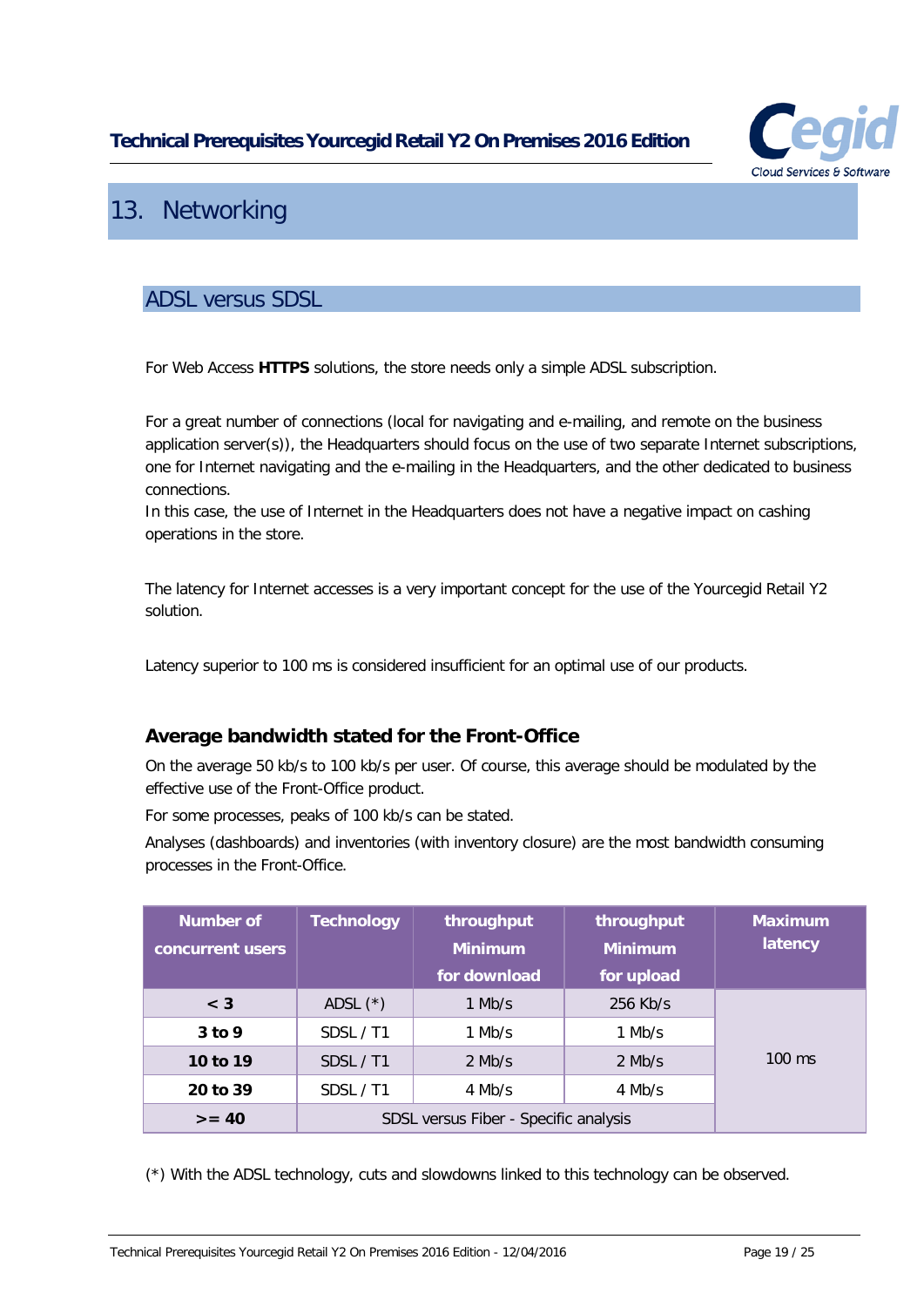

#### <span id="page-19-0"></span>**Average bandwidth stated for the Back-Office**

On the average 100 kb/s per user. Of course, this average has to be calibrated according to the functional requirements and the effective use of the Back Office product.

Analyses (cubes, dashboards, statistics…), Inventories (with inventory closure), replenishment calculations, imports/exports, and accounting interfaces are the most bandwidth consuming processes on the Back Office.

| <b>Number of</b><br>concurrent users | <b>Technology</b>                     | throughput<br><b>Minimum</b> | throughput<br><b>Minimum</b> | <b>Maximum</b><br>latency |
|--------------------------------------|---------------------------------------|------------------------------|------------------------------|---------------------------|
|                                      |                                       | for download                 | for upload                   |                           |
| < 2                                  | ADSL $(*)$                            | 1 Mb/s                       | $256$ Kb/s                   |                           |
| $2$ to 9                             | SDSL / T1                             | 1 Mb/s                       | $1$ Mb/s                     | $100 \text{ ms}$          |
| 10 to 19                             | SDSL / T1                             | $2$ Mb/s                     | $2$ Mb/s                     |                           |
| 20 to 39                             | SDSL / T1                             | 4 Mb/s                       | 4 Mb/s                       |                           |
| $>= 40$                              | SDSL versus Fiber - Specific analysis |                              |                              |                           |

(\*) With the ADSL technology, cuts and slowdowns linked to this technology can be observed.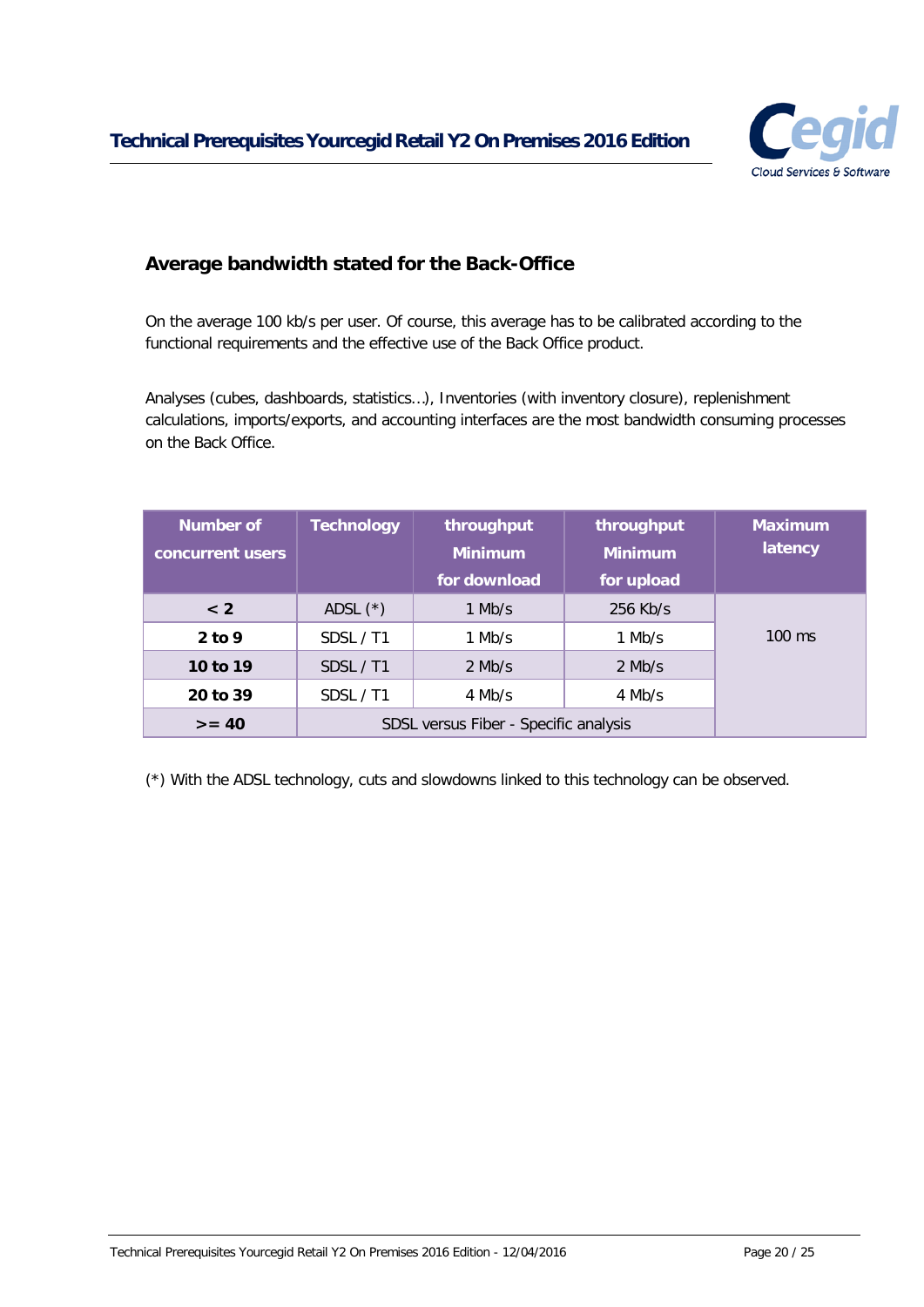

# <span id="page-20-0"></span>14. APENDICES

<span id="page-20-1"></span>

# Terminology Details Concerning Processor Architectures

In documents issued by Cegid, the 64-bit term refers to the architecture – or instruction set - named x86-64, often abbreviated as x64.

This architecture is a 64-bit extension of the conventional Intel 32-bit instruction set x86 and has been introduced by AMD, initially as AMD64. It is supported by all EM64T Intel processors (this acronym designates at Intel the support for this instruction set) and also by all the 64-bit AMD processors.

This architecture must not be mistaken for the one known as IA-64, implemented by the Intel processors of the Itanium family, which is a distinct and incompatible 64-bit architecture. IA-64 and the Itanium processors are outside the Cegid 64-bit scope and are not validated.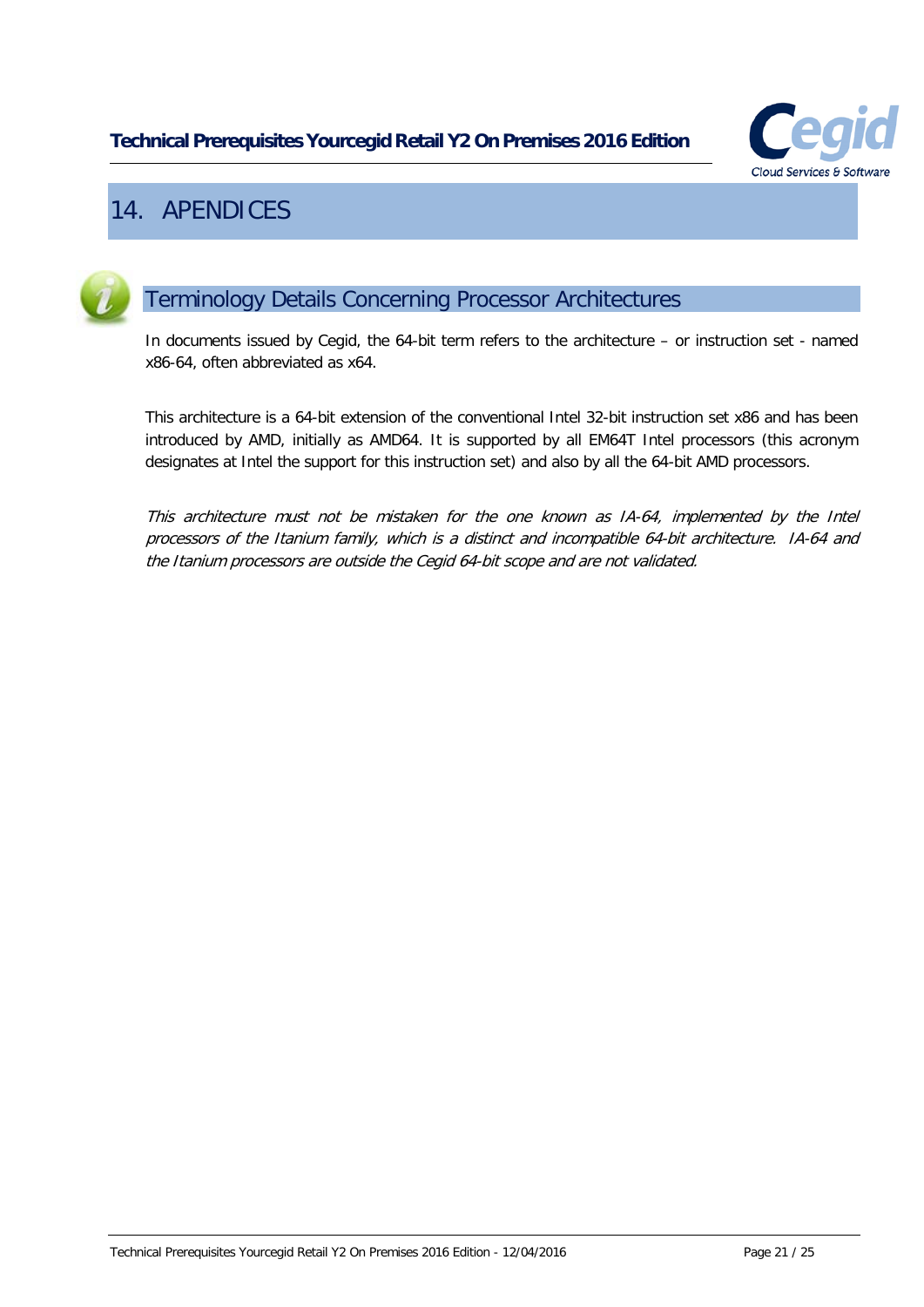

<span id="page-21-0"></span>

# Cegid's Policy Concerning the Application of Microsoft Patches

To correct malfunctioning and/or to improve the support and the security of its products, Microsoft regularly provides updates to be applied to the solutions concerned.

These updates are, among others:

#### **Service Packs (Windows 7)/Updates (Windows 8):**

Set of fixes and changes that apply to a product. These service packs are quite a few (often less than 5 in the whole product lifecycle.) They can be minimums required for installing Microsoft or Cegid solutions, or even third-party applications.

 $\rightarrow$  Cegid tests the service packs/updates in conjunction with the applied solutions and publishes information soon after their release by Microsoft (prerequisite notes identify **explicitly** versions and levels of service packs supported).

#### **Quality Update**

Set of software fixes that correct security or robustness issues, releases by Microsoft on a supported version/service pack/update (including Extended support for security patches.) These fixes are generally provided on a monthly basis via Windows and/or Microsoft Update.

Microsoft recommends installing these hotfixes (Categorized as important/critical or recommended.) Although Microsoft tests updates extensively for compatibility with deployed applications, there is a risk of undesired edge effects in a particular environment. Cegid therefore recommends testing the implementation of the Quality Updates on a "pilot environment" representative of the production environment, and then accepting its deployment in concentric circles on the other machines. (Cegid may propose the implementation of various tools provides by Microsoft to meet this issue.)

#### **Specific updates:**

Unavailable online, these updates are created to address a particular problem. They are delivered by Microsoft exclusively when dealing with an identified problem.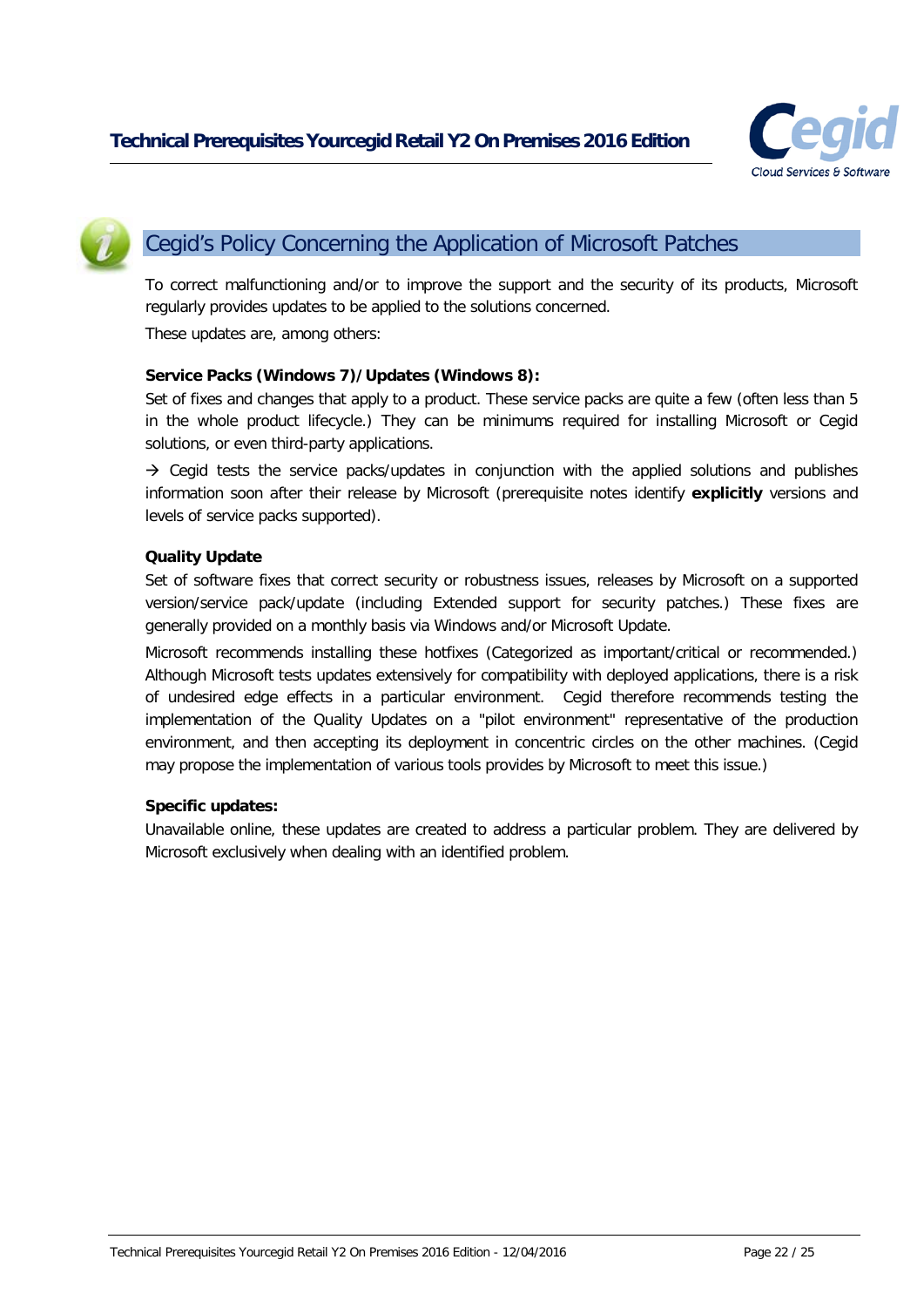

### <span id="page-22-0"></span>Support Information for Microsoft Products

The various products (operating systems, database engines, office products, etc.) mentioned in this document are subject to the support conditions and particularly to the "end of support" conditions from their respective publishers.

A reminder of the standard end of support dates for these products is shown below; more detailed and extensive information is available from the publishers concerned. (It is sometimes possible, beyond the dates of full support of the product to get security patches or some other parches, if you have subscribed a contract for additional chargeable support.)

Microsoft lifecycle <http://www.microsoft.com/lifecycle>

To benefit from the latest technological developments and from the publisher's support if required, it is important to consider the product lifecycles, as well as a migration towards later platforms supported by the various business solutions.

| <b>Microsoft Products (Publisher's Information)</b> |                                          |                                     |  |  |  |
|-----------------------------------------------------|------------------------------------------|-------------------------------------|--|--|--|
| <b>Marketed product</b>                             | End of main support<br>(date mm/dd/yyyy) | <b>Remark</b>                       |  |  |  |
| Windows 7 Professional                              | 1/13/2015                                |                                     |  |  |  |
| Windows 8.1 Professional                            | 1/9/2018                                 |                                     |  |  |  |
| Windows 10 Professional                             | 10/13/2020                               |                                     |  |  |  |
|                                                     |                                          |                                     |  |  |  |
| Windows Server 2012                                 | 1/9/2018                                 |                                     |  |  |  |
| Windows Server 2012 R2                              | 1/9/2018                                 |                                     |  |  |  |
| Windows Server 2016                                 | 11/01/2022                               |                                     |  |  |  |
|                                                     |                                          |                                     |  |  |  |
| SOL Server 2012                                     | 7/11/2017                                | Qualified with WS 2012 & WS 2012 R2 |  |  |  |
| SQL Server 2014                                     | 7/9/2019                                 | Qualified with WS 2012 & WS 2012 R2 |  |  |  |
| SOL Server 2016                                     | N/A                                      | Qualified with WS 2016              |  |  |  |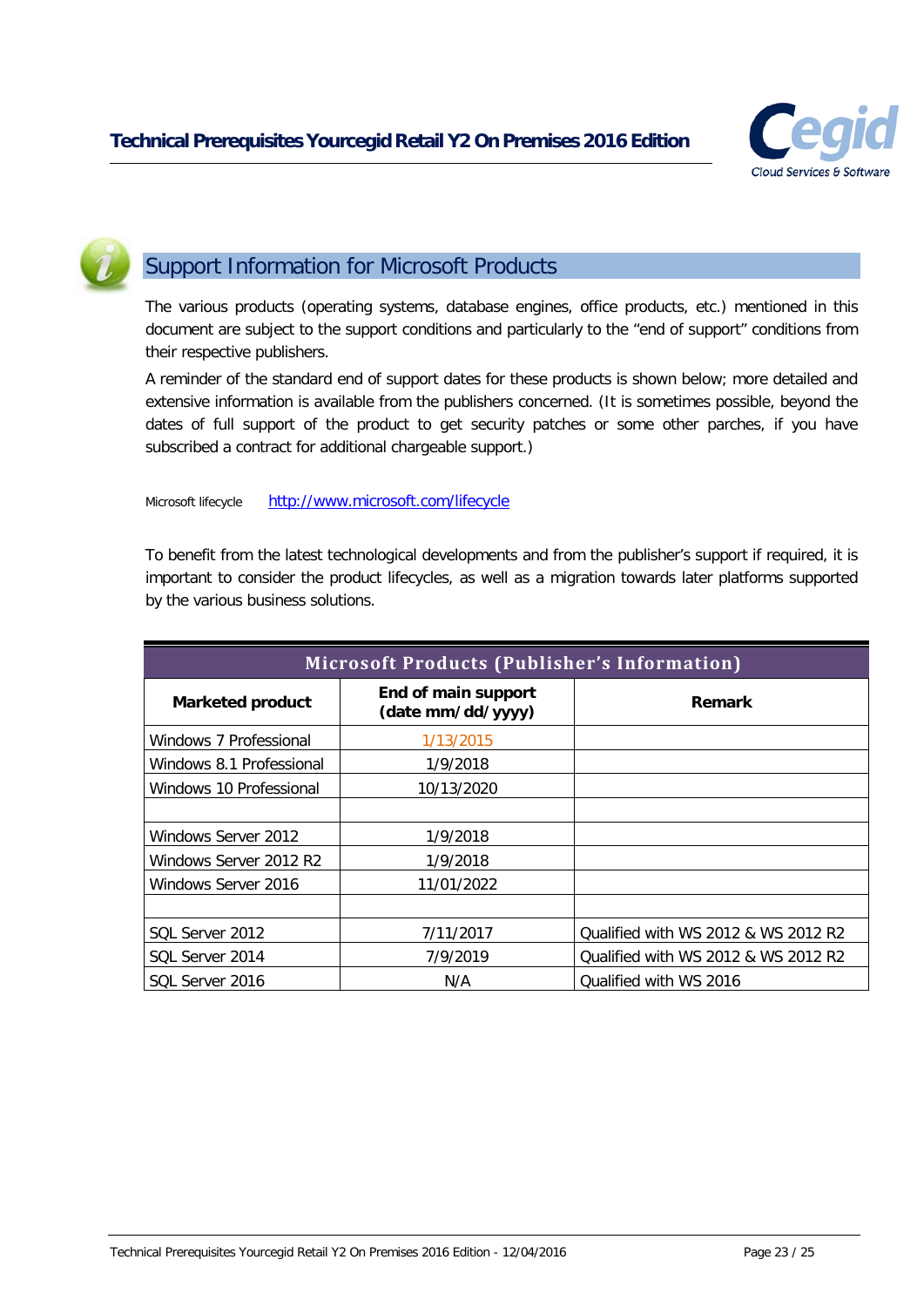

#### <span id="page-23-0"></span>Support of Cegid Solutions in Virtualized Environments

Various virtualization solutions on the market are designed to reproduce in virtual environments controlled by "hypervisors", infrastructures previously implemented with physical resources (servers, storage, network, etc.)

If considering the installation of an application solution, you can assume that sizing (number of processors, memory, disk space...) and installing (OS, database engines, and application solutions...) are similar in virtualized environments to what happens for a deployment in a physical infrastructure.

Cegid's solutions will work with the most common hypervisors on the market. They are tested, in particular on the latest versions of hypervisors from Microsoft (Hyper V) and VMware.

The licensing module for some Cegid applications will use the physical elements (including the network adapter) of the server where it is installed. We recommend installing the licensing module either on a non-virtualized server or on a virtualized machine ensuring that that the MAC address used for the network adapter does not change.

Cegid specifically provides functional and technical support for Cegid applications via various standardized offers.

#### **Specific recommendations for this type of environment:**

- o Because of the technologies implemented for the virtualization, but also of the consolidation that often leads to pool multiple virtual servers onto fewer physical machines, performance may be less than this proposed natively in a non-virtualized configuration. The assessment of performance therefore, has to be taken into account as a priority for this type of solution. We also recommend checking whether specific rule apply to the licenses from every vendor affected by the solution to deploy in a virtualized environment.
- o Not all hardware components are "virtualizable" and sometimes some aspects (advanced graphical features, telecommunications equipment…) are not supported.
- o First, it is necessary to ensure that the various elements (operating systems, database engine…) of the solution are supported by their respective publishers in the targeted environment (this is generally the case for the most recent Microsoft products on the most representative hypervisors.)
	- Microsoft' policy for application support in virtual environments can be viewed at the following address: [http://windowsservercatalog.com/svvp.aspx?svvppage=svvpwizard.htm.](http://windowsservercatalog.com/svvp.aspx?svvppage=svvpwizard.htm)

<span id="page-23-1"></span>